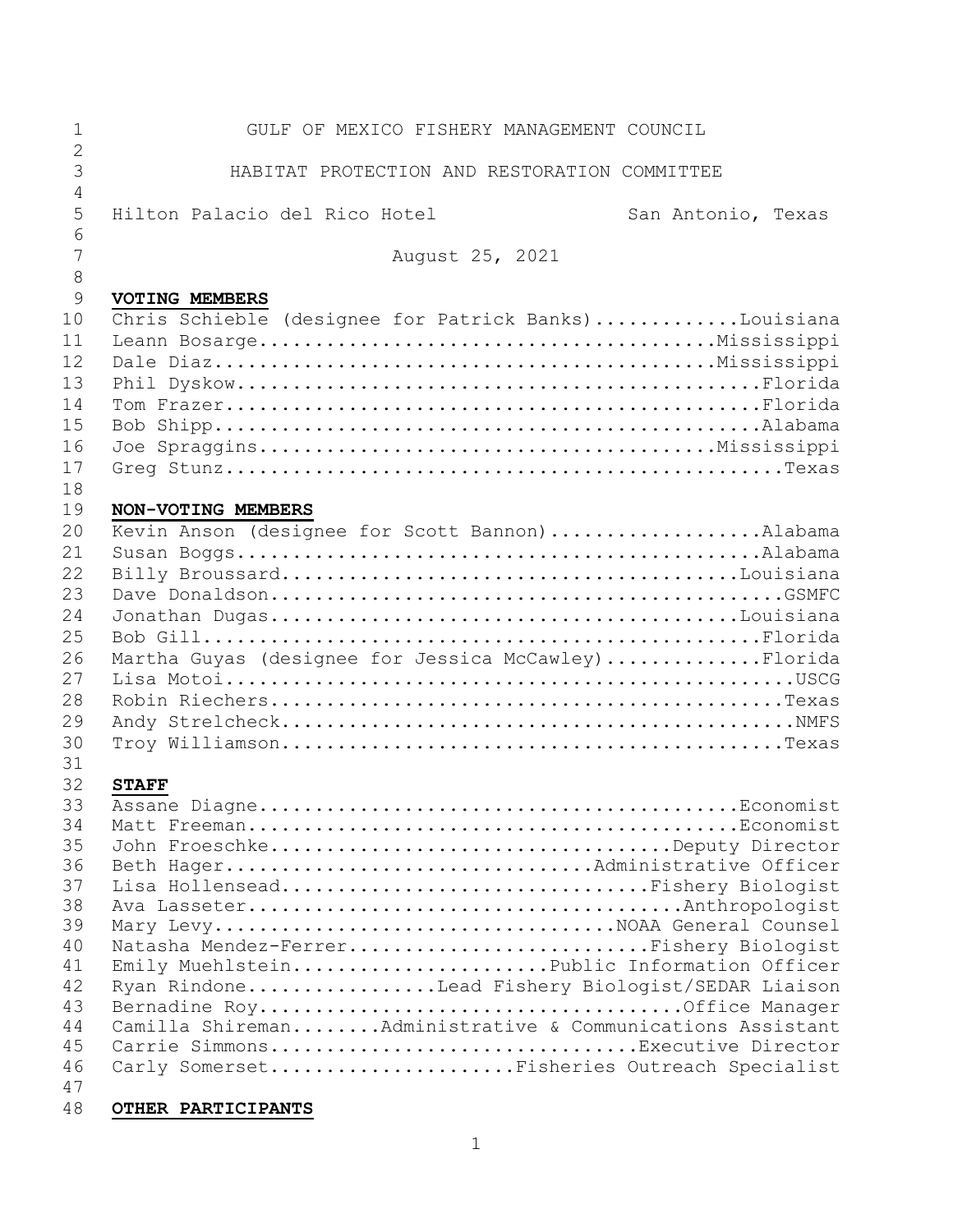| $6 \sqrt{25}$  |                                          |
|----------------|------------------------------------------|
| 7 <sup>7</sup> | <u> 대표 대표 대표 대표 대표 대표 대표 대표 대표 대표 대표</u> |
| 8 <sup>1</sup> |                                          |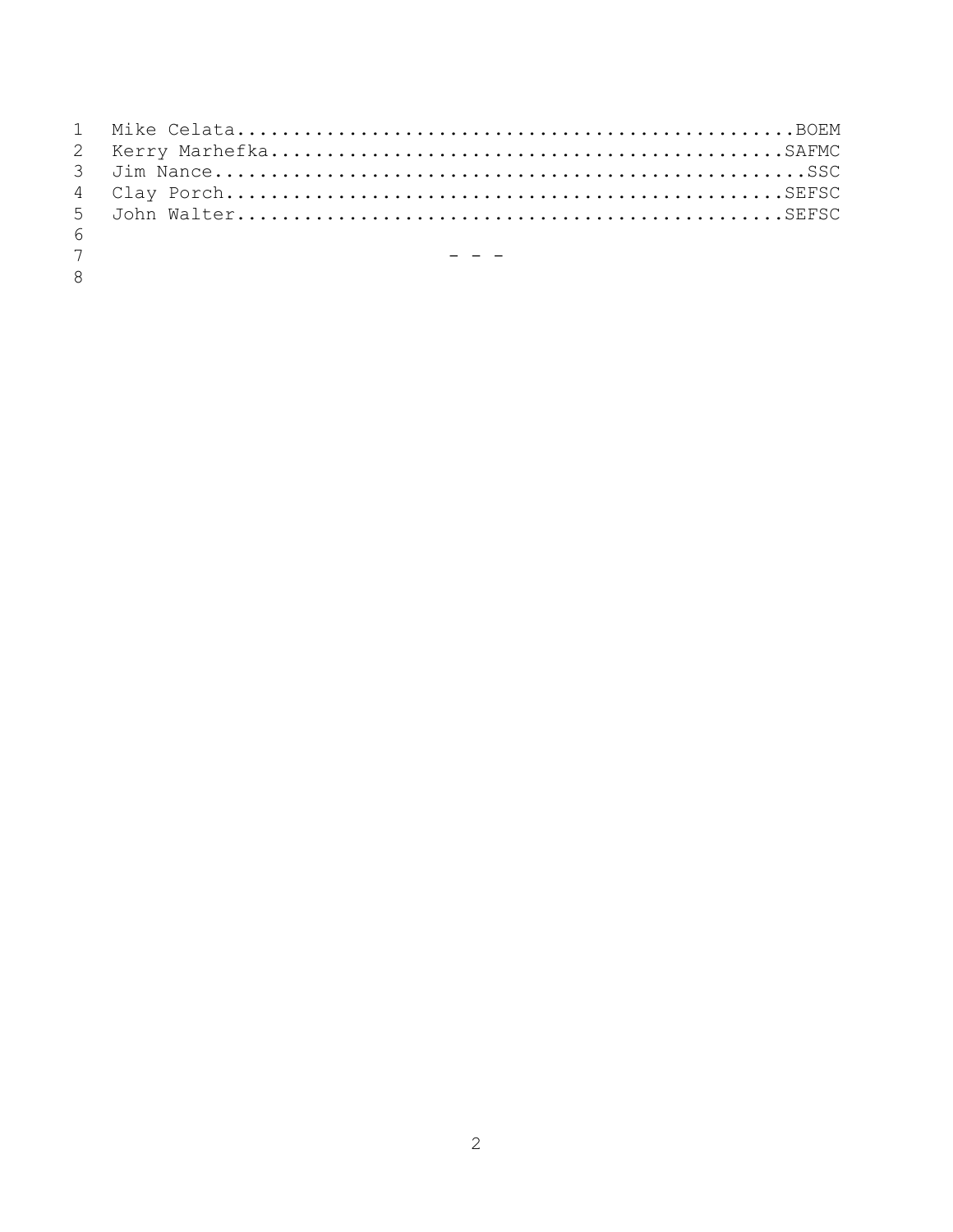|              | TABLE OF CONTENTS                                               |
|--------------|-----------------------------------------------------------------|
|              |                                                                 |
| 3            |                                                                 |
| 4            |                                                                 |
| 5            | Adoption of Agenda and Approval of Minutes and Action Guide and |
| 6            |                                                                 |
|              |                                                                 |
| 8            |                                                                 |
| $\mathsf{Q}$ |                                                                 |
| 10           | Draft: Generic Essential Fish Habitat Amendment22               |
| 11           |                                                                 |
| 12           |                                                                 |
| 13           |                                                                 |
| 14           |                                                                 |
| 15           |                                                                 |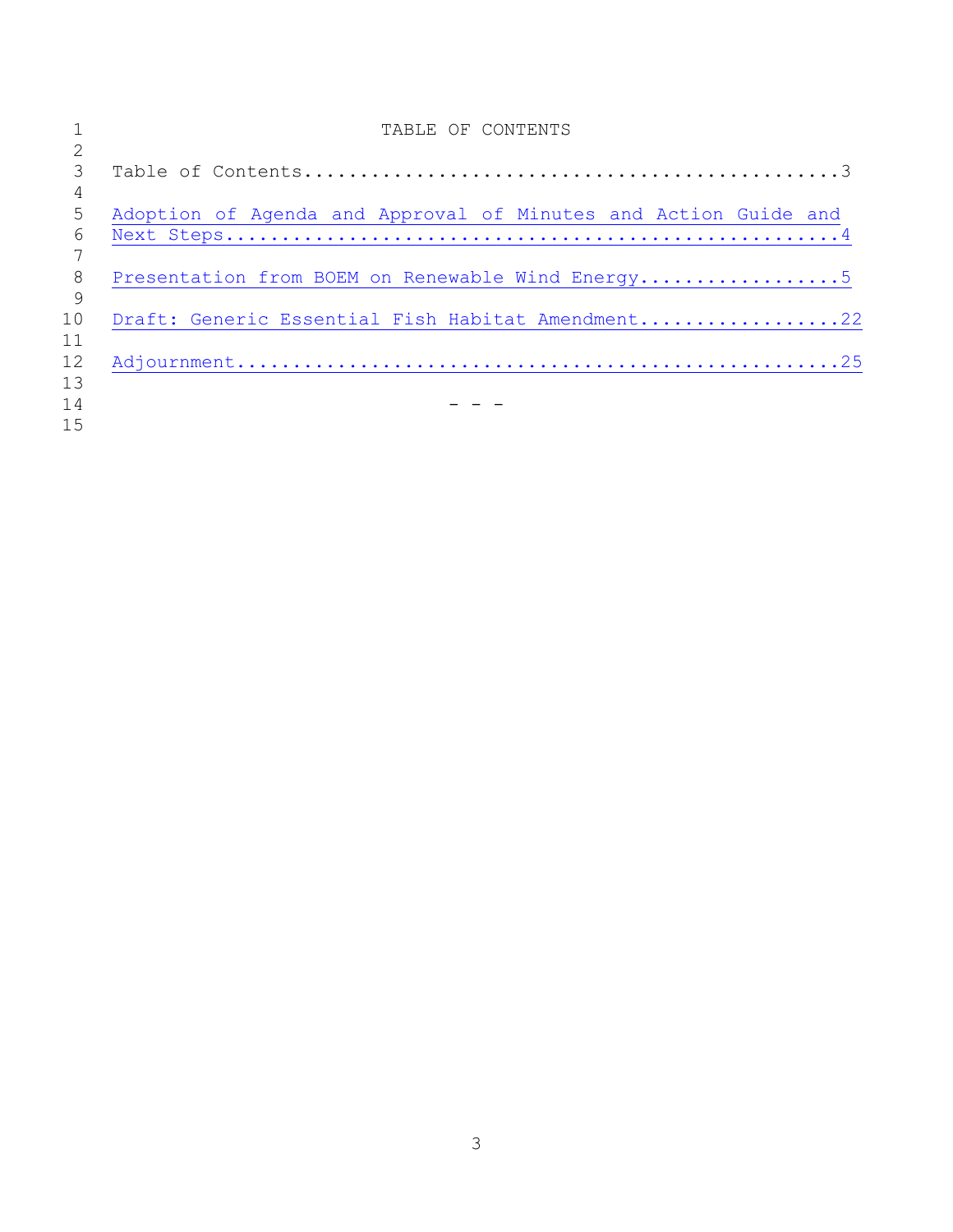<span id="page-3-0"></span> The Habitat Protection and Restoration Committee of the Gulf of Mexico Fishery Management Council convened on Wednesday morning, August 25, 2021, and was called to order by Chairman Chris Schieble. **ADOPTION OF AGENDA APPROVAL OF MINUTES ACTION GUIDE AND NEXT STEPS CHAIRMAN CHRIS SCHIEBLE:** At this time, I would like to call the Habitat Protection and Restoration Committee to order. The members of the committee are myself, General Spraggins is the Vice Chair, Ms. Bosarge, Mr. Diaz, Mr. Dyskow, Dr. Shipp, and Dr. Stunz. The first item is the Adoption of the Agenda, which is Tab P, Number 1, and can I get a motion to adopt the agenda as written? **GENERAL JOE SPRAGGINS:** I make the motion. **CHAIRMAN SCHIEBLE:** Is there a second? Thank you, Dr. Stunz. Does anyone have any other business they would like to see added to the end of the agenda? Seeing no other business, the agenda is adopted. The next item on the agenda is to approve the June 2021 Habitat Protection and Restoration Committee meeting minutes, which are Tab P, Number 2. Are there any changes to the minutes? Can I get a motion to adopt the minutes as written? **DR. BOB SHIPP:** So moved. **CHAIRMAN SCHIEBLE:** Thank you. Is there a second? **DR. GREG STUNZ:** I will second that. **CHAIRMAN SCHIEBLE:** Thank you, Dr. Stunz. The minutes are hereby adopted. Next on the agenda is the Action Guide and Next Steps, which is Tab P, Number 3, and I will turn it over to Dr. Hollensead. **DR. LISA HOLLENSEAD:** Thank you, Mr. Chair. There are two things coming before the committee today. The first is Mr. Mike Celata, the Regional Director at the Bureau of Ocean and Energy Management, will speak to some proposed renewable energy projects, and, specifically, he'll be speaking on the request and interest of areas for offshore wind out in the Gulf of Mexico. After that presentation, the committee should ask any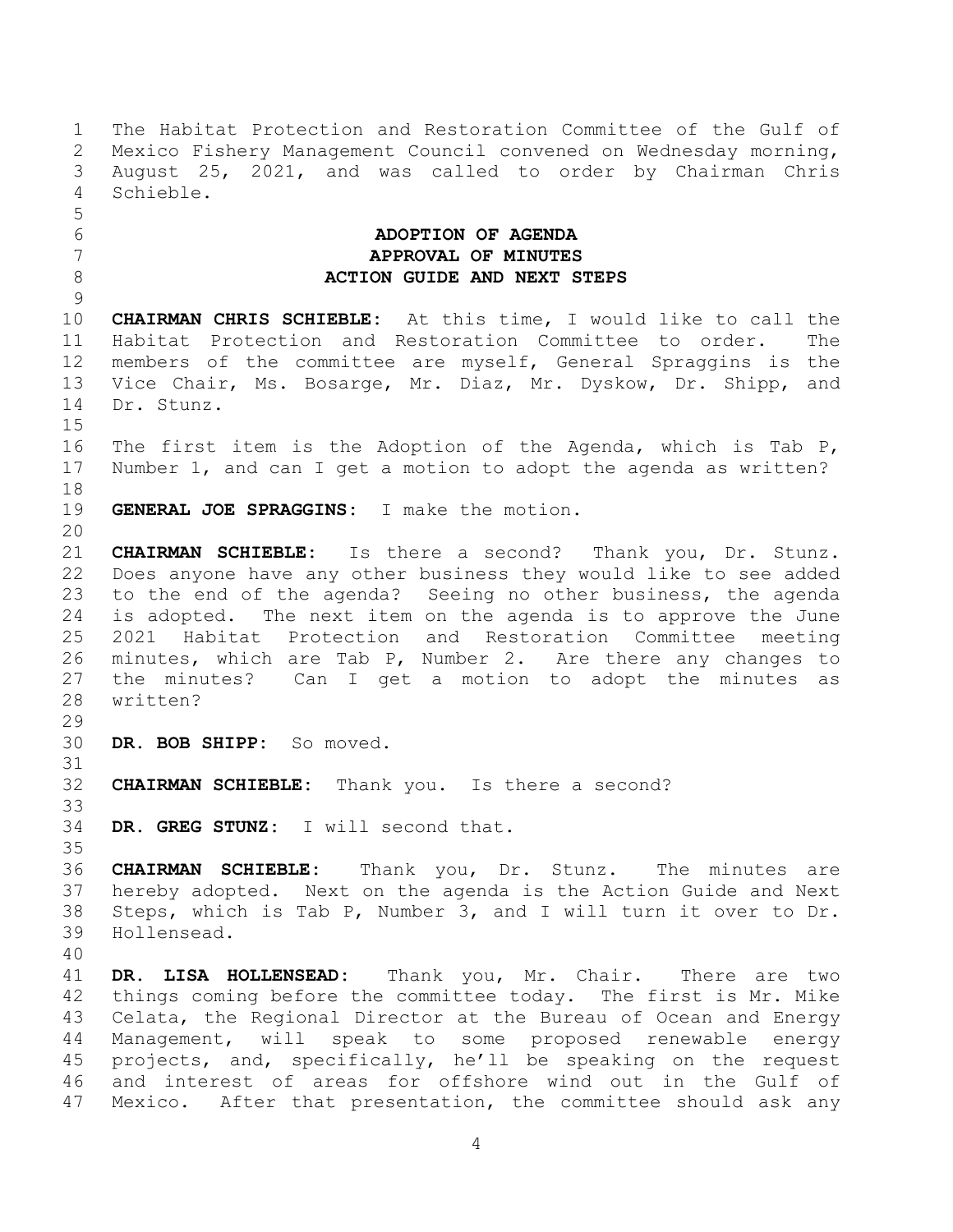<span id="page-4-0"></span> questions and direct staff to provide any formal feedback, as appropriate. The second agenda item we'll have before the committee today is regarding the Generic Essential Fish Habitat Amendment, along with the SSC recommendations. If you all will recall, at the June meeting, I presented sort of an overview of some proposed new methodologies for identifying and describing EFH in the Gulf, and the committee requested that those approaches be reviewed by the SSC, and so we were able to do that at the August SSC meeting, and Dr. Nance has a couple of slides in his presentation on those recommendations that will be presented to you. If the committee is amendable to those proposed actions and alternatives, after some discussion, staff will continue developing that amendment and chapters and provide any revised versions of the document for the committee's review in the future, and, if there is no other questions, that concludes the action guide. **CHAIRMAN SCHIEBLE:** Thank you, Dr. Hollensead. Do we have any comments from the committee members, before we move on to the agenda items? Seeing none, we have a presentation from BOEM on renewable wind energy, which is Tab P, Number 4. Mr. Celata, you can take it away, please. **PRESENTATION FROM BOEM ON RENEWABLE WIND ENERGY MR. MIKE CELATA:** Good morning. I am Mike Celata. As previously stated, I am the Regional Director for the Gulf of Mexico office, out of the New Orleans area, and I wanted to bring to your attention, the council's attention, and so I appreciate being able to present to the committee this morning, on an ongoing renewable energy development process in the Gulf of Mexico. BOEM, if you're not aware, our mission is driven by the OCS Lands Act and the Energy Policy Act of 2005, and it is resource development, energy development, expeditious development, in a safe and environmentally-sound manner. Historically, most people are probably familiar with our oil and gas development for the Gulf of Mexico. It's a major producer of oil for the U.S. and, historically as well, we've had a growing marine minerals program, where we supply sediment to projects for coastal resiliency, partnering with the states and the Army Corps of engineers and others to provide that sediment.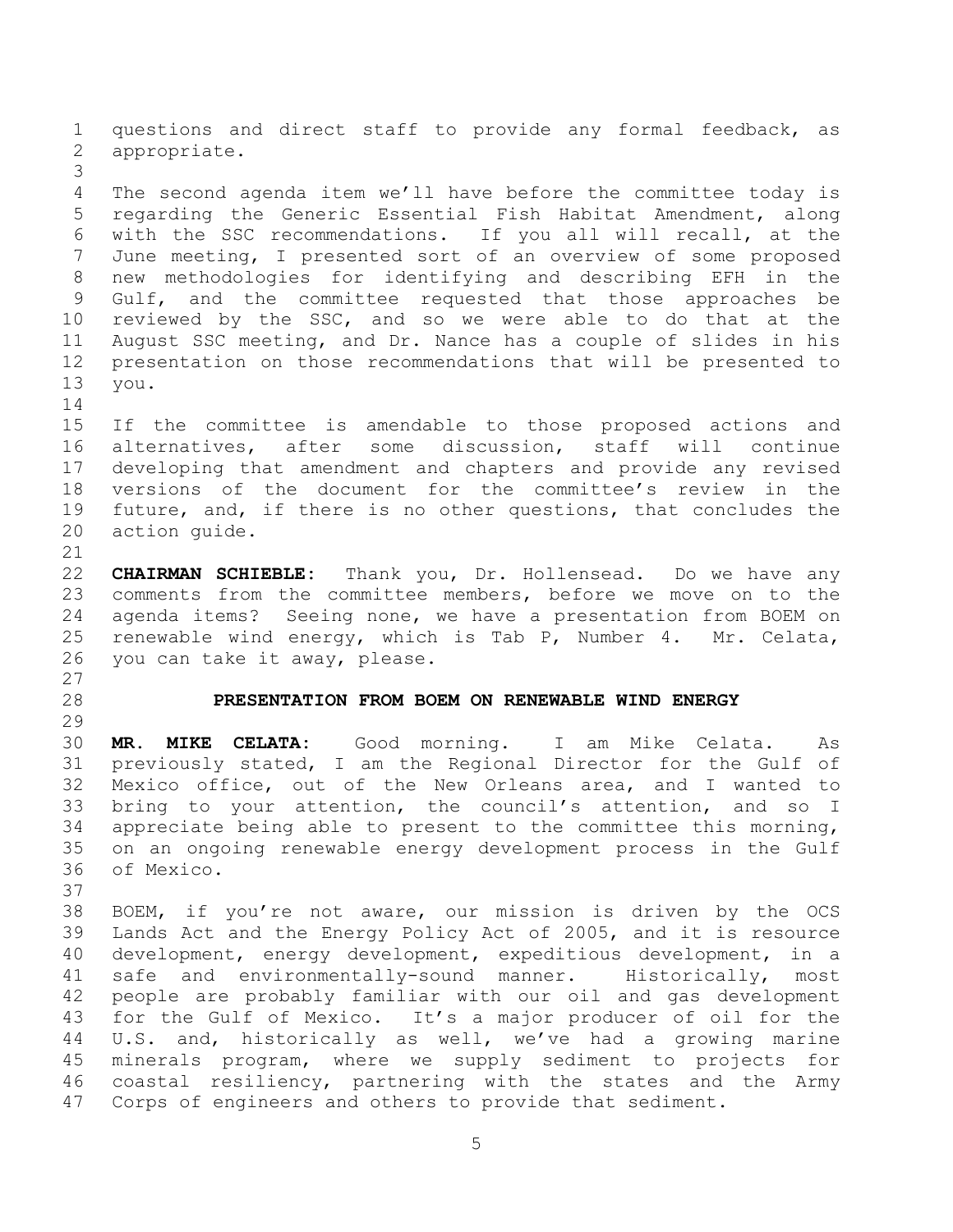Renewable energy for the Gulf of Mexico is a new process, and renewable energy has been being developed on the Atlantic coast, especially in the Northeast, for probably about ten years now, and we wanted to make sure you were aware of what our process entails and our desire to engage appropriate stakeholders to better understand how the process may interact with stakeholder activities and how we can deconflict those activities, moving forward. This is just the agenda, and I will give a little background and talk about our process and then go on to the next steps.

 Recognizing that the Atlantic was in development for renewables, and kind of being a little forward-looking, BOEM worked with the National Renewable Energy Lab to analyze the potential for renewable energy in the Gulf, and we did two studies, one that looked at all renewable energy, or I would say not all, but the ones that we thought were appropriate at the time, like solar, wave energy, and clearly wind energy, and, in that analysis, solar energy actually has the largest potential, but it is not technically economically feasible in the offshore environment at the time of the studies, and so we did a detailed analysis on wind energy, economic modeling of specific sites in the Gulf of Mexico, and you can see the published studies here, and those are available on our website, if you have further interest on those.

 The process for wind is different, and it is -- For us to begin the process, we need a state, a state governor, to send a letter to the Director asking for a taskforce, and the Louisiana Governor did that back in October, and, hence, starting our process to explore the options for renewable energy leasing and further development in the Gulf of Mexico.

 We held that taskforce meeting, and the taskforce meetings are between states and local governments and federal agencies, and so NOAA was involved, and the EPA, and the Fish and Wildlife Service were all invited to the meeting, as well as the State of Texas, Louisiana, Mississippi, and Alabama. It's a regional taskforce, and we did not include Florida. They are part of a different taskforce, and, currently, in 2022, there will be a moratoria on leasing wind energy. There is currently a moratorium on oil and gas, and so it's a regional taskforce that does not currently include Florida. 

 We've been, since that date, conducting outreach and engagement 47 and trying to make folks aware of what we're doing, and I have a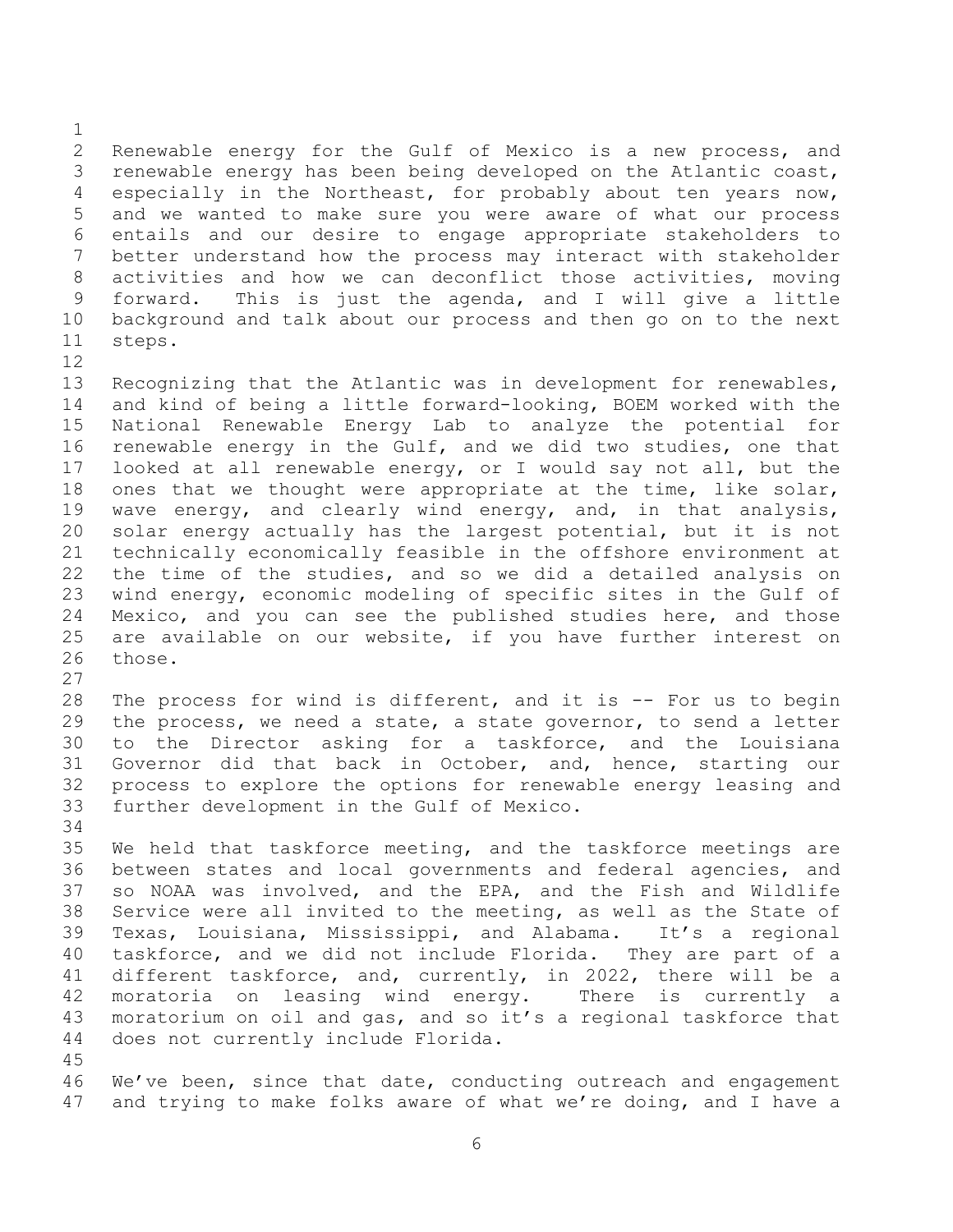more detailed slide on that later, but there are some advantages for renewable energy in the Gulf, and clearly that's experience from the oil and gas industry, and supply change, and that's an experienced workforce with lower wages, but there are also clearly challenges, and hurricanes is one of those, and I will just mention that we are working with NREL to fund a study to better understand the effects of hurricanes on renewable energy in the Gulf of Mexico.

 The map shows that the stronger winds are to the west, and they are lower on the east. The wind capacity offshore of Texas and Louisiana seems sufficient for economic development.

 This is the process, and so this is the planning process and the regulatory process that we implement, and we've already had the taskforce, and we've actually already put out the request for information, and I will talk about that a little bit, and then we have a series of other processes, all of which are open to public comment, and I will get into a little more detail about how that works, and then we move into a leasing process. 

 We have proposed an auction, a lease sale, in December of 2022. Based on the timeframes you see here, we've compressed that timeframe from what it typically states, and the Governor of 25 Louisiana has asked that we have  $--$  It's possible that the sale may slip some months, but that is still our target. Then, once those leases are awarded, the company will do a site assessment and check the soil and see what the sub-surface looks like, see if there is any chemosynthetic or other types of communities that need to be evaluated, and then they propose how they're going to build their windfarm in the construction and operations. This can take ten years, seven to ten years, for this whole process to happen. Then that shows where we are.

 This is another representation of what we just talked about, and the added feature here is that there is also not only a regulatory process, but, of course, there's an environmental NEPA process, and, as we've closed out the RFI, we've taken into consideration those comments, and we would like to issue a call, and the call will be probably a smaller area than we issued in 41 the RFI, and then we would have public comments there. 

 The goal for us is to move our environmental assessment up to happening during the call period of time, and we want to be able to do the assessment on a larger area, and, normally, that is done just specifically on the lease area, but we plan on looking at the environmental impacts of a larger area than might what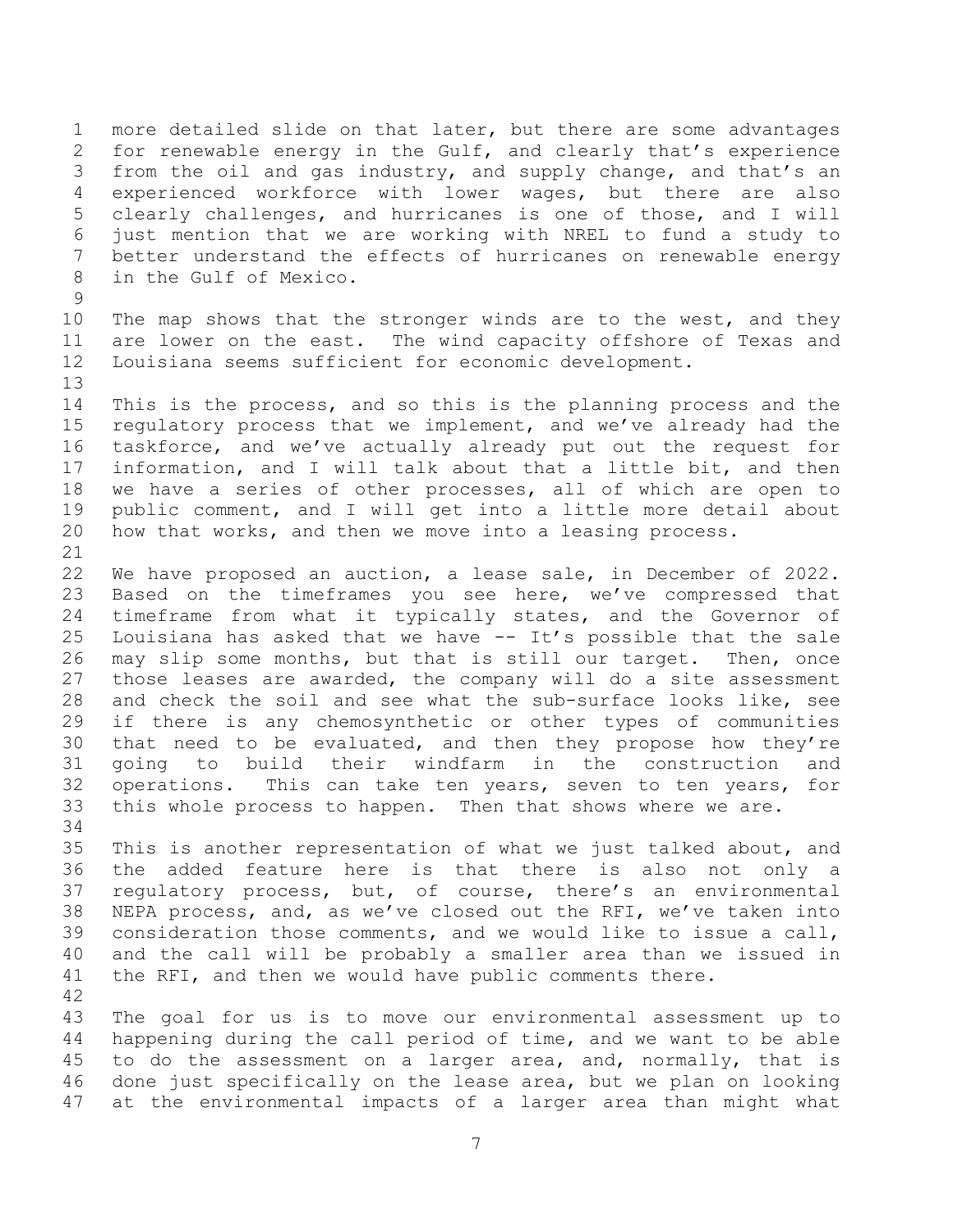ultimately be for our leasing process.

 You can see there is associated public comment, and, of course, with the NEPA process, when we get to the leasing stage, there will be a proposed notice of sale and a final notice of sale announcing that auction, and we have a number of steps before we actually get to the lease sale process.

 This talks about the process itself, and so the Gulf of Mexico could be considered the whole planning area, when we started looking at this, and, if you hit the next slide, you can see that, when we issue, an RFI, the RFI will for a smaller area, and so it's a winnowing-down process to define areas and, in that process, work with stakeholders to understand the impacts and determine where we might find a lease sale area that actually provides less impact and risk to other stakeholders. 

 This is the map of the RFI area, and it was fairly broad. It was the central and western planning area, and it did not include -- This is the planning area out to 1,300 meters, and we took a broad approach, because renewables was new to the Gulf of Mexico, and, since we did the study, there are other means to develop for renewable energy, for wind energy, as opposed to the model, where you just bring electricity back to shore, and that electricity, that wind, can be used to convert power platforms, or it could be used to generate other fuel sources, and so we wanted, in the first pass, to understand what that interest was, where that interest was.

 Up to sixty meters is generally a fixed platform, and I will show a slide on that, and greater than sixty meters is usually a floating wind turbine.

 This just shows, again, and so, after the RFI, we're going to go out with a call area that we believe will be smaller, and we're hoping that the call will be going out in September, and we're working with our headquarters, and the call area has to be approved by the director before we can send that out, and then, after the call, we will go down to wind energy areas and then, ultimately, have a lease sale.

 I want to spend a little time talking about the RFI comments, because it's important to -- We're trying to put a map together, and, unfortunately, I didn't have it available for today, to know where the interest is, and one of the things that BOEM is looking for is competitive interest, and so we had ten industry comments.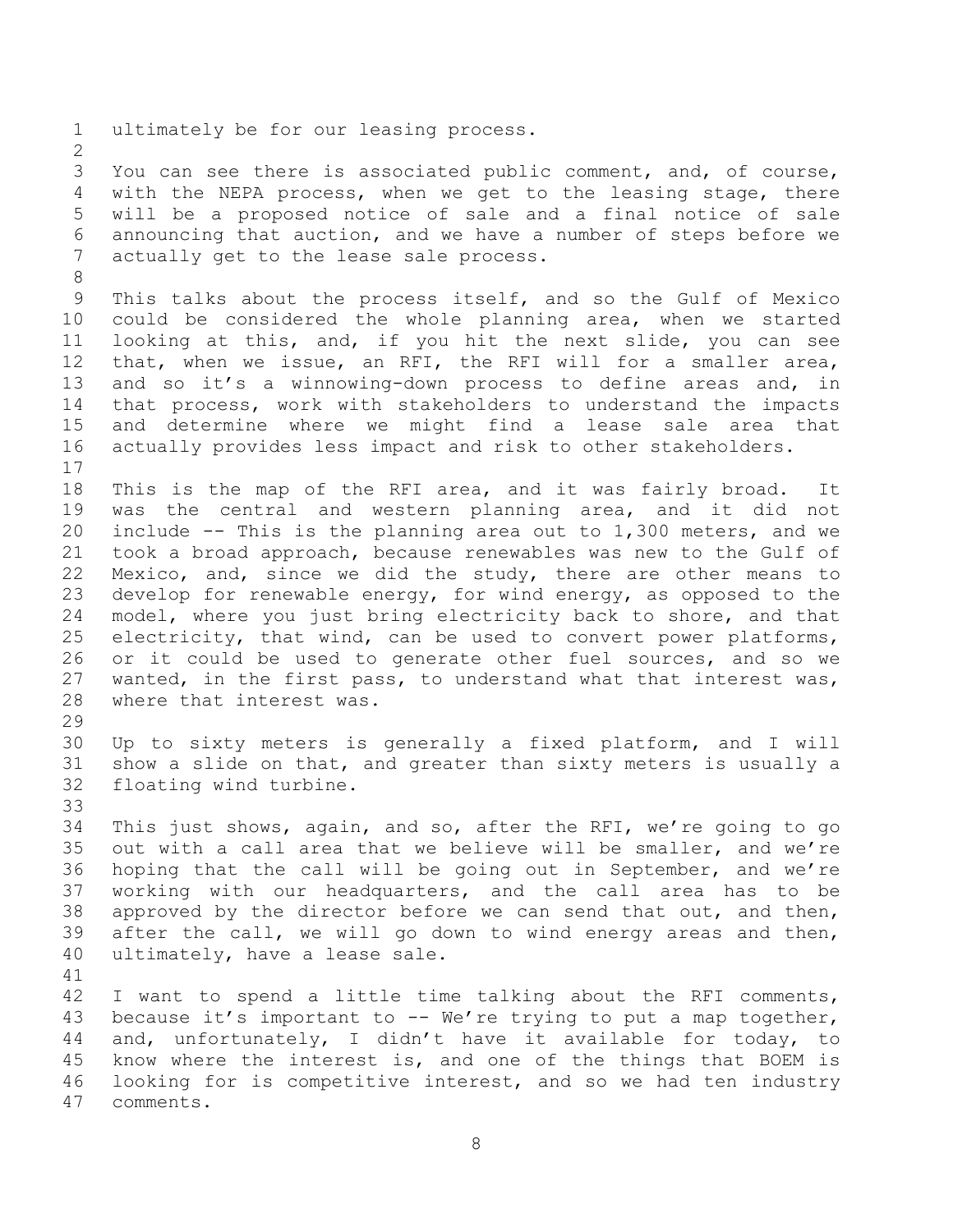We had ten companies that provided us areas where they were interested in potential wind energy leases, and most of that interest is on the shelf, and so that is in less than two or 400 meters of water, and most of that was interest in less than sixty meters, and it was for fixed platforms, and much of that area, if you were actually to look on a map, if you went south of Lafayette in Louisiana, they would be west of that area, but most of the interest is on the shelf, and we believe that the call probably will be narrowed down to the shelf. There was interest off the shelf in floating. At that point, it 13 didn't seem like there was competitive interest, and we may have a call in the future in that area, but I think we're going to be moving forward with more of a shelf-focused next step. I also want to add that we did receive comments from the Southern Shrimp Alliance, and one of the reason that -- A map that they provided, and it looks like the map that they gave us was 2014 through 2018 tow events, which basically had a large scale and encompasses the entire shelf. This shows that, as we get to the leasing area, everything is smaller and smaller, and so the next step will be the call, and we'll have wind energy areas, and the leasing areas could even be smaller areas within that. 27 This is the type of structures that we're looking at, potentially, to be installed in the Gulf of Mexico when we get to the operations plan, and so we have monopiles and jackets that are fixed to the seafloor. Monopiles and jackets are dependent on soil capacity and the strength, and, in the Gulf, we may need these jackets, because of the soil content, but those are all tied to the seafloor, and then, greater than sixty meters, we have much of floating capacity, and it's very similar in oil and gas. When you have a structure nearshore, it's fixed to the bottom, and, as you get into deeper water, generally, you might have some floating production platform or floating drilling rigs. This kind of shows a typical windfarm layout, and, if you look at the top-right, and so, for fixed foundations, you need to have a cable that runs from those wind turbines to a transformer and then a cable that runs to some sort of grid connection point onshore. With floating wind, it's a very similar setup, except, from the floating winds to the substation, or the transformer-

 type position, your cable is not coming back to shore, but, then again, you have a cable that runs onto shore, to a substation,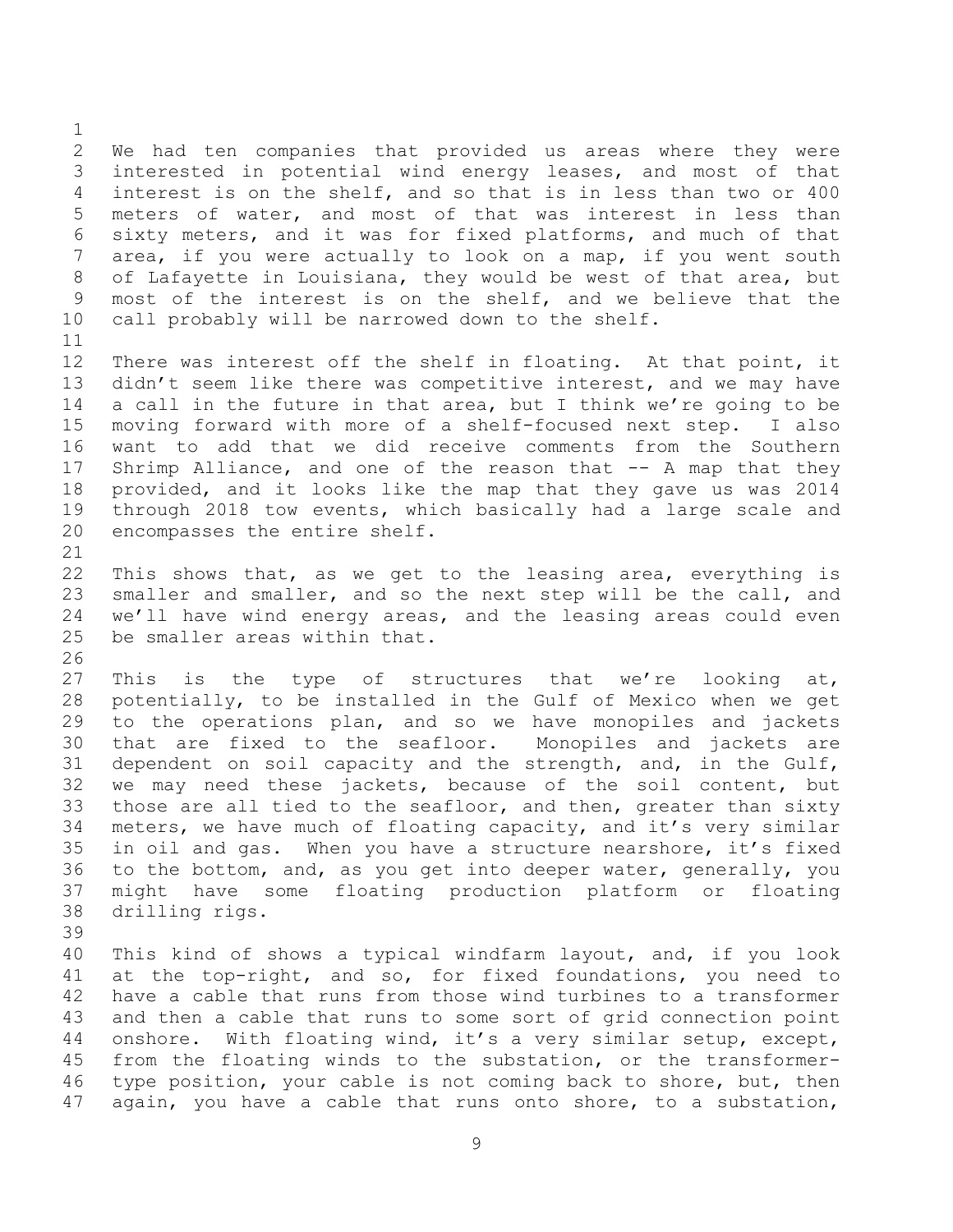and brings that electricity into the grid. A couple of things this is that this is the typical process that is planned for the Atlantic, but this may not be what happens in the Gulf of Mexico. It could be that, if we have turbines, and we have had companies show interest in this, where they have a platform offshore that they are converting water to some other hydrogen, and then they would pipe it into shore and use that hydrogen as a fuel source in the existing process plants that may exist either -- There is a lot around Houston for oil processing, or even up the Mississippi River, and so there is a transport mechanism to shore. With hydrogen, those transport mechanisms may exist. With electricity, a cable would need to be installed, and those are other assessments of impacts that we would have to look at in our NEPA document. This is a lot of the stakeholder outreach that we've already done, and, of course, we have the council meeting here today, and we're meeting with the Marine Fisheries Commission on October 20, and these are just some of the things, and we have a lot more planned in the future, and what I want to say about this is that we have our traditional process, but we don't want to limit our outreach to those comment periods, and we want to engage with committees like you all. We have data, and so this is an example map of information that we have on brown shrimp, and we are collecting data for this for other habitats and other types of fishing, and we're looking at this for -- We will have a map of DOD, and we will work with the Department of Defense, and we're looking to establish working groups with folks so that we can collect data and share our data and validate the data and determine where, when we develop wind energy areas, we can deconflict as much as possible with whatever the constituent or stakeholder that we have. For example, this dataset is from 2009, data collected from 1987 to 2009, and it's based on reporting from shrimp trawls, I think 11,637, and it represents shrimp caught per one hour towed, and so it's critical to know if this is the right dataset, is there better data that we can talk to the shrimp industry about, and then say here's where companies are interested in leasing, and how does that work for you, and where can we move our boundaries, so that there is the least conflict. We have, again, shrimp data, a map from the Southern Shrimp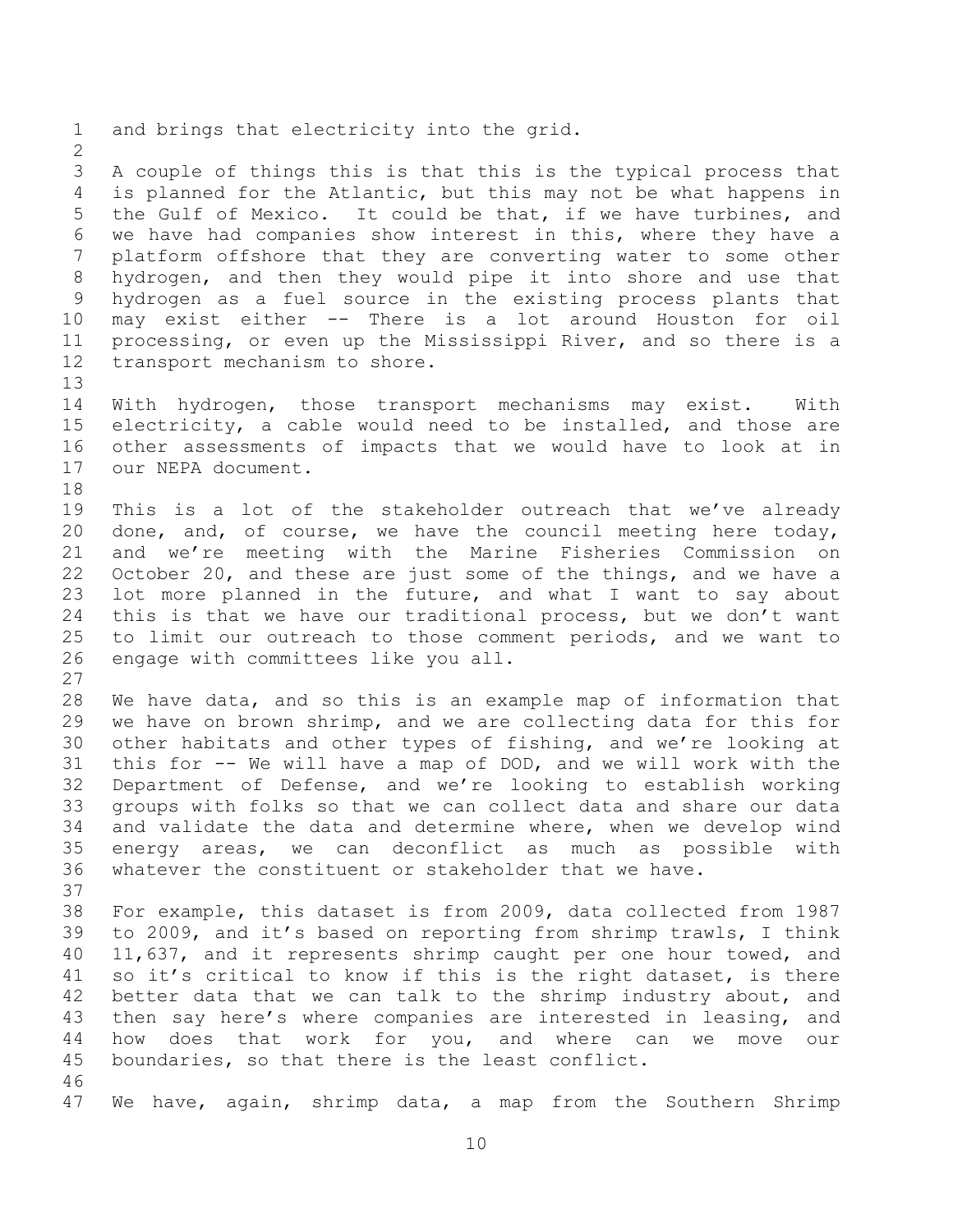Alliance, that I said shows the 2014 to 2018 tow effort, and is that better data, is it data we can use in conjunction with data, and, really, our next step for us, after these informational and awareness meetings, is to get down and make sure the data we have is accurate and provide working groups and go into some analysis and provide feedback and start all over again with the appropriate groups, so that we can get an answer that is effective for BOEM and has the least impacts to other constituents, like commercial fishermen or recreational fishermen.

 This is just a series of maps that we have, and we won't go into detail today, and this is the white shrimp. This is the pink shrimp map, and I do want to say that we met with the Louisiana Fisheries Management Council and presented this data to them as well, and we met with the Louisiana crab fishermen and the council, and we're going to be working with the finfish and reef fishery. If there are groups that we need to meet with that we haven't met with, we will be happy to do that as well, but this is just examples of data that we want to work with folks in roll-up-your-sleeves meetings and get a better understanding of 22 what this is, or what the impacts are.

 These are the next steps, and we have had the RFI, and the comment period is closed. We're still working with some of those comments, to get a better representation of where industry interest is, and some of that data was submitted proprietary, and we're trying to get public information maps, because we need to get more specific information out there, as to where we're going to be moving forward. 

 We hope that the call will be going out in the next month, and it will probably be a narrow area, maybe just showing interest on the shelf, and we'll start our environmental assessment in November, after the call and the review of comments, and we'll winnow it down to smaller wind energy areas. Again, aside from this process, we want to engage, wherever possible, sharing what we know and learning and deconflicting as we go, and with an auction still planned for December of 2022. 

41 This is the team, and I believe Tershara is on the call, and she might help me with any specific questions that may exist, and Idrissa our Renewable Energy Coordinator for our Gulf auction, and Mariana is our Fisheries Team Lead. Dana is the Data Management lead, who has been helping us collect all the data and information, and, of course, we have our communications folks who are helping us organize all of our outreach events.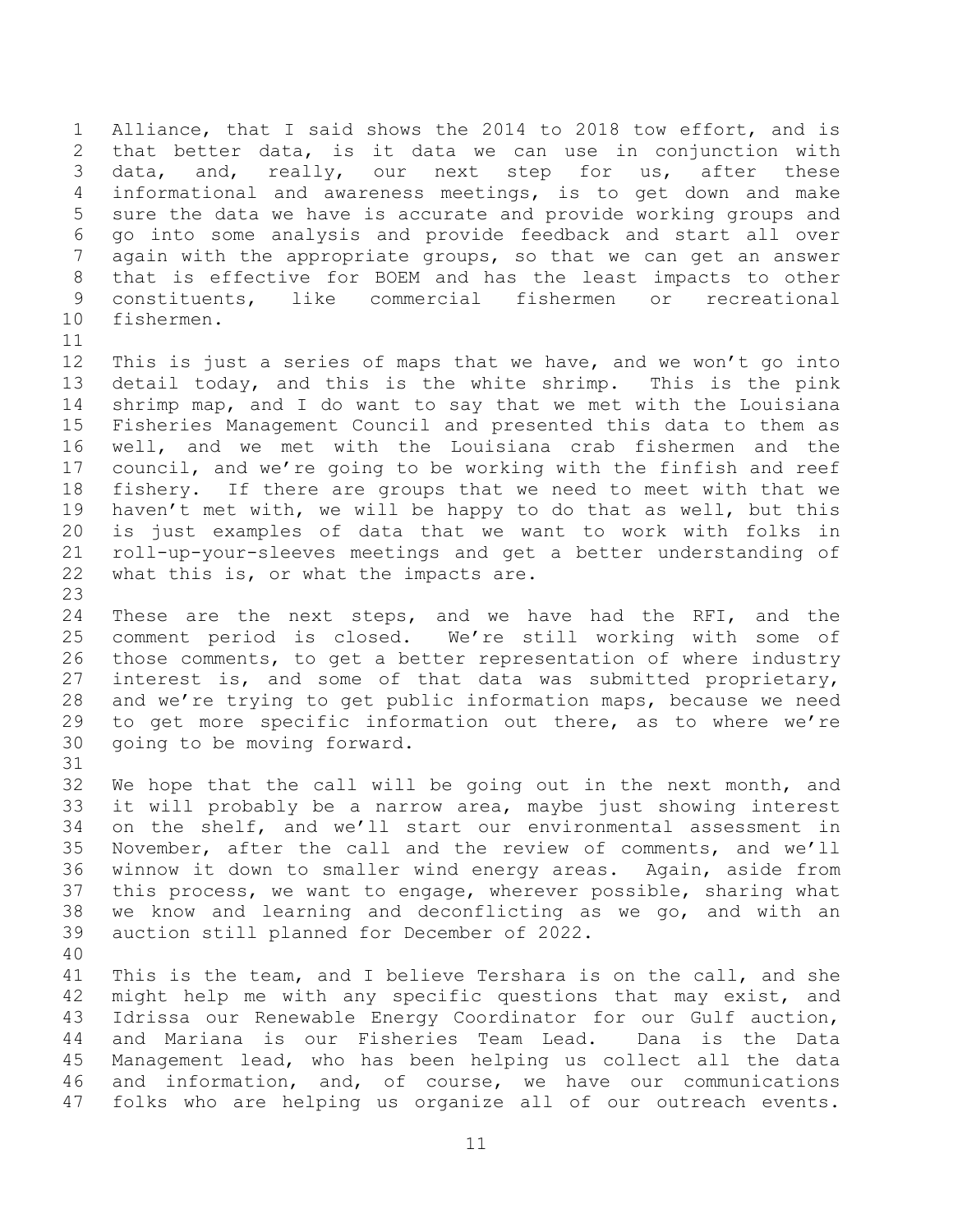That's all that I wanted to say today, and we're happy to answer any questions, and I'm looking forward to further collaborations, and so thank you.

 **CHAIRMAN SCHIEBLE:** Thank you, Mr. Celata, for a very informative presentation on this. We have a couple of questions here for you. Dr. Stunz, first.

 **DR. STUNZ:** Thanks for the presentation. I think one question that a lot of the council would have for you is regarding fishing around these structures, and so one of the questions I had would be, obviously, when they spin -- I don't know how far the tips of the blades are off the water's surface, but that would, obviously, impact access, or how close you could get to them, but one reason the fishing community probably -- Especially recreational, but commercial as well, is that the oil and gas platforms are, obviously, very good places to fish, and they are very popular, and it was very controversial as they were being removed, and it still is, and still are, as they're coming out.

 One strategy here would be certainly to allow fishing around these, but I just wasn't sure what the dynamics were like around them, and is it conducive to that?

 **MR. CELATA:** That's a very good question, and so I think there is two different perspectives there, and one of the things that we would be interested in is let's just say the shrimp industry 29 and the size of the vessel, and, if they would navigate in between these wind turbines, how much space do they need?

 I think, in the Northeast, in some projects, they have agreed to space the turbines a mile apart, so that the vessels that were used in that area could navigate between the turbines, and so, I mean, that is information that would be helpful for us in the future, when they get to develop the project, and so it is possible to navigate between the turbines, if we know and work with the developer moving forward of what that type of spacing needs to be.

 41 I don't think I have enough experience, and, for BOEM, there are only turbines offshore in Virginia in federal waters, and there is five offshore off of Rhode Island in state waters. I mean, I would imagine, you know, that they would be similar to oil and gas. 

Now, they are smaller, right, and each individual turbine jacket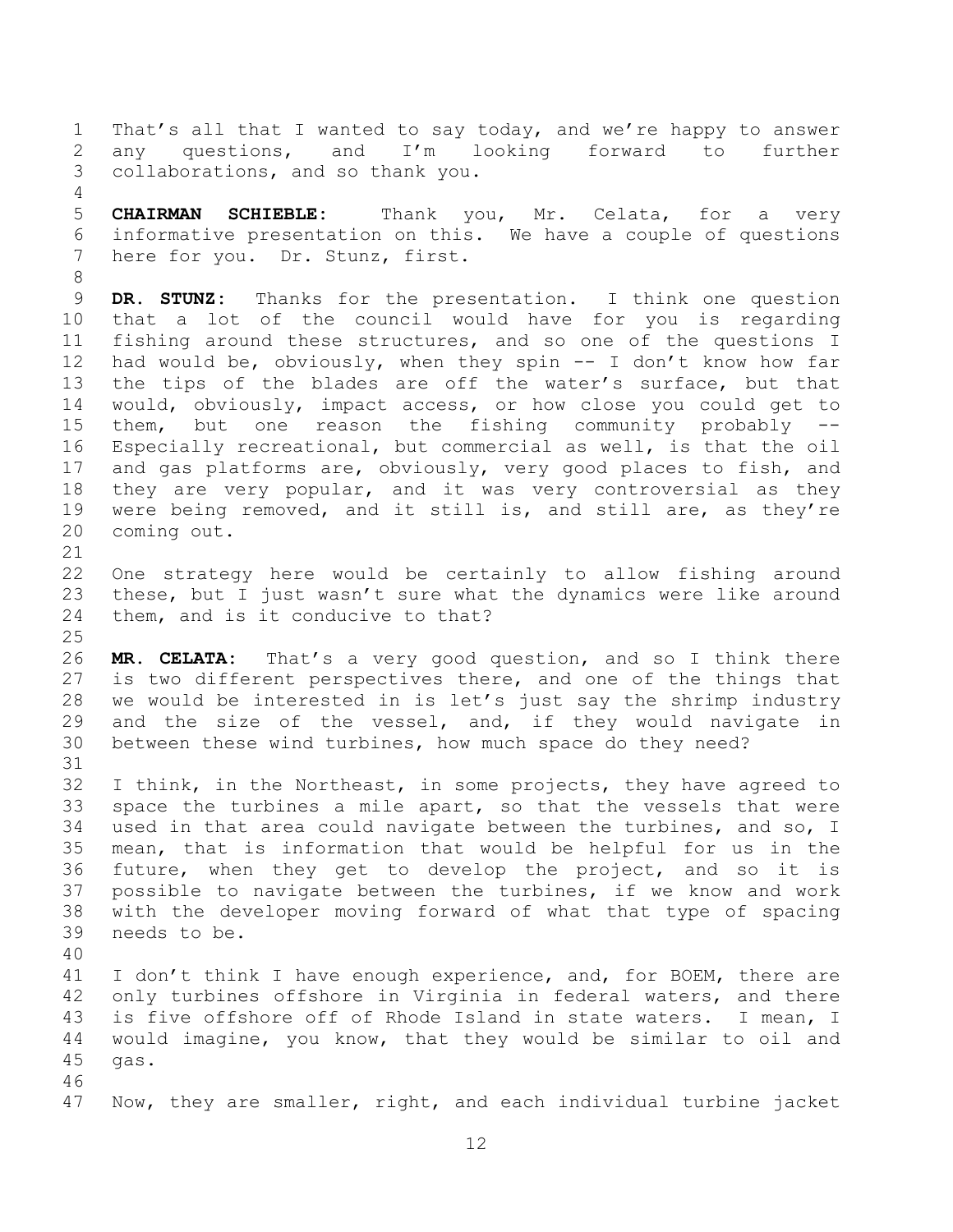is going to be smaller than an oil and gas platform, but I would think that you would have similar reef capabilities over time, and, clearly, that is an objective, to have recreational fishing, and it would be good to have comments on that that we can incorporate into our process.

 **DR. STUNZ:** Just a quick follow-up to that, Mr. Chairman, if you don't mind. Certainly navigating around them is important, probably, to the shrimping fleet as well, but I think, from a recreational and commercial fishing perspective, getting close access -- You know, currently, you're able just to tie up to these structures, and the fishing is good right next to it. Once you move a short distance away, the fishing isn't as good, and so I think, to get buy-in from the recreational and commercial fishing communities, you would want to allow access right up to the structures, assuming that the blade is not going to take out the top of the vessel or something like that.

 **MR. CELATA:** I think that they're designed so that navigation can happen in between and that the blades would not impact those vessels. I mean, I don't -- I don't want to speak out of turn, but I think that's a fair point, and I think that's definitely something that we will take note of and consider moving forward. I mean, I did grow up in Massachusetts, but I've been here since the 1980s, and I totally understand the recreational fishing and the oil and gas industry platforms, and I think that we would hope that that was something that we could work out with the wind energy industry as well.

 **CHAIRMAN SCHIEBLE:** Thank you. We'll go to Mr. Gill next and then Dr. Shipp.

 **MR. BOB GILL:** Thank you, Mr. Chairman. Thank you, Mr. Celata, for the presentation. I appreciate it, and, from my perspective, I think I like the thrust of where you're going, but what I hearken to is what I would call the recent experience on the east coast and the west coast, where, despite things like your MOU with RODA and the agency, and indications of public engagement and incorporation into that process, the boots on the ground are almost universally feeling like they are not part of 41 the process and that they are not at the table, and, therefore, they are on the menu.

 In the Gulf, the process is sufficiently early, in comparison to the east coast and west coast, that you have an opportunity to learn from the lessons that you are experiencing on the east coast and west coast and perhaps engaging with the fisheries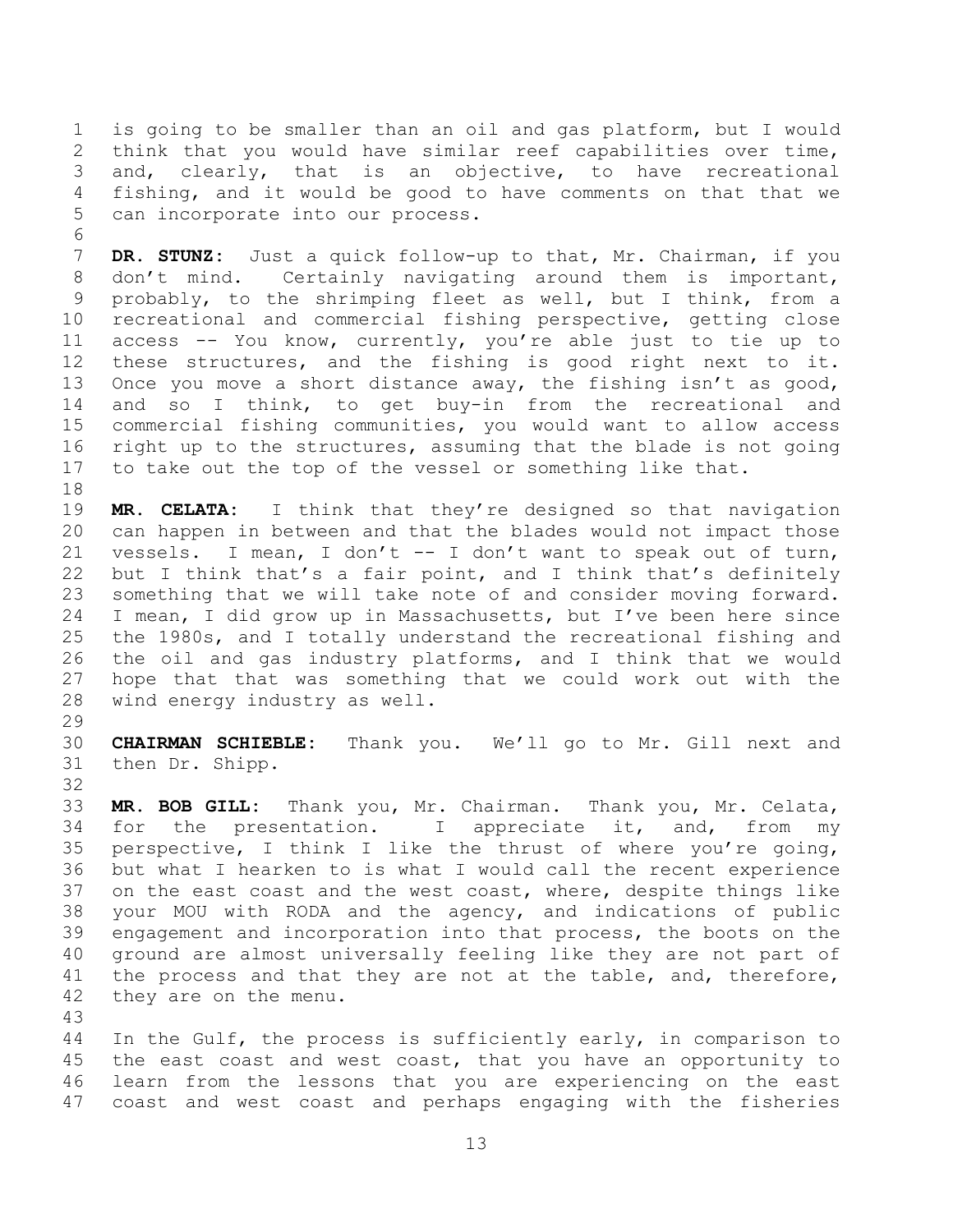world that has potential significant impact from, for example, the science point of view, which maybe Dr. Walter is going to address, impacting existing surveys, which provides the data that helps us assess the fisheries status, et cetera, which is a problem, for example, in the Northeast.

 From both the recreational and commercial fisheries point of view, the potential impact of, particularly given the accelerated pace of wind energy installation, could be huge, and so what I get from your presentation is that you are paying better attention to the needs of the fisheries stakeholders, and I think that's good, and I encourage you to keep that engagement, so that, collaboratively, the end result is an acceptable working arrangement for all, and so I urge you to keep that process in mind, and it's not so much all presentations as it is collaborative engagement and working together to find the solutions that are needed for, if you will, cohabitation. Thank you, sir.

 **MR. CELATA:** I mean, that is actually why I'm here, and that is my commitment. Working here with BOEM for thirty years in the oil and gas industry, I think the Gulf of Mexico is a unique 23 place, and collaboration between all the folks, the fishing industry and the oil and gas industry and the government, hasn't been great over the years, and I want to know how to do what you just asked me to do.

 Do I need to go to a meeting in Grand Isle? Can we set up a working group under this committee, or another committee, and those are the things that I am trying to find out, so that I can do what I want to do, and I'm not sure that I 100 percent know how to do that, and so that's kind of what I'm asking, for help in exactly engaging whoever I need to engage, hopefully at some point in-person, as we move forward, and my expectation, for me and my staff and for Tershara, is that, for the next-year-and-a- half, we'll be spending 80 percent of our time on renewable energy and working and talking to folks and trying to figure out a solution that works. 

 **CHAIRMAN SCHIEBLE:** All right. Next, I'm going to go to Dr. Shipp, because I saw his hand pop up, and then Troy Williamson will be next after that.

 **DR. BOB SHIPP:** Thank you, Mr. Chairman. Greg asked the questions that I was interested in, regarding fishing, and so I will pass.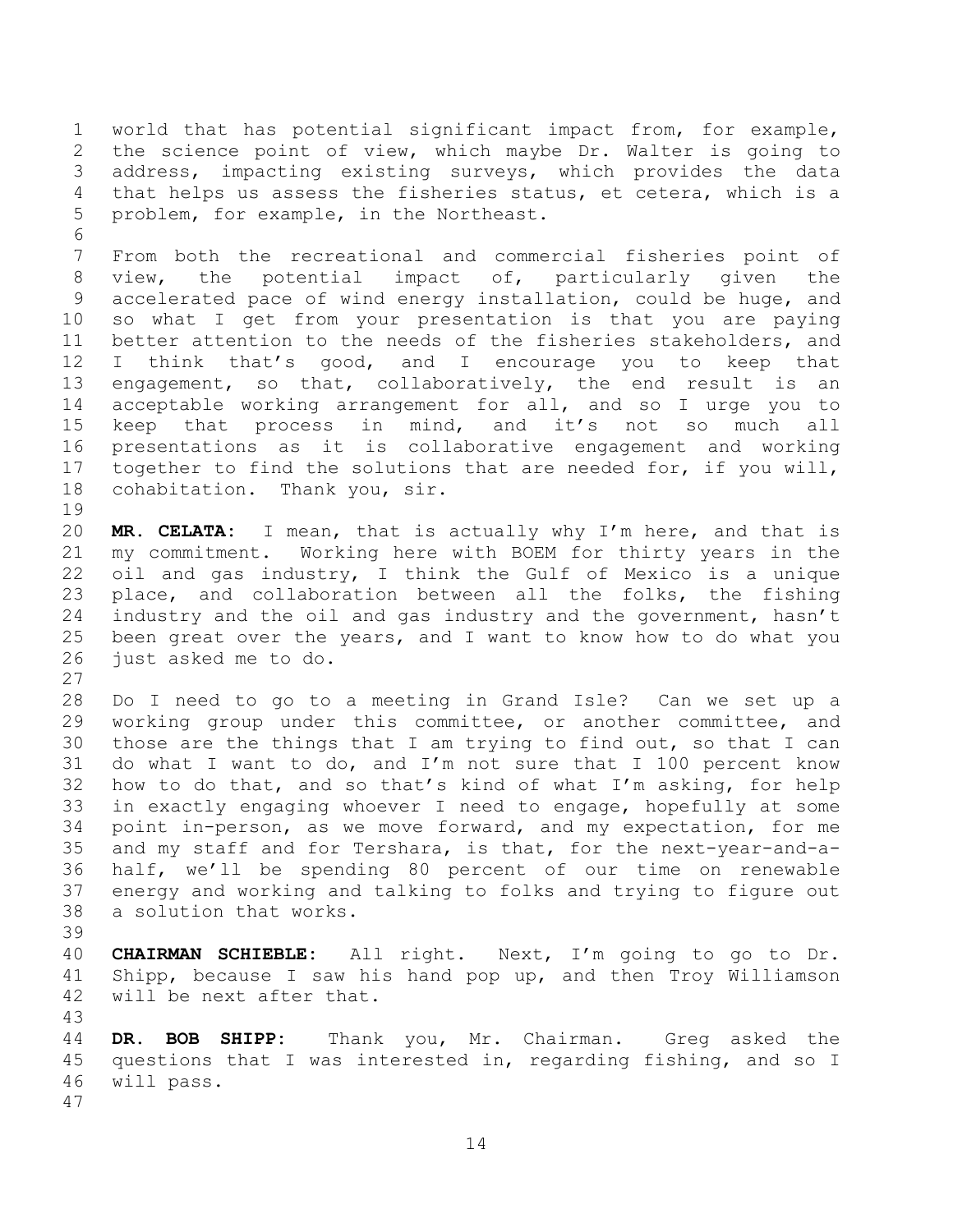**CHAIRMAN SCHIEBLE:** Okay. Troy. **MR. WILLIAMSON:** Thank you, Mr. Chairman. Thanks for the presentation, and I am wondering about the financial consideration that's paid to the federal government by the lessee, and are these strictly lease payments, or is there also a royalty based on energy production? **MR. CELATA:** There will be a royalty, and, yes, that will be included. It's similar to oil and gas, where there is an upfront cost to bid on the lease and acquire the lease, and, as you move into production of these electrical generation, or if there is some sort of other energy developed, there would need to be a royalty paid to the federal government. **CHAIRMAN SCHIEBLE:** Okay. Are you good, Troy? Do you have a follow-up? **MR. WILLIAMSON:** I am fine. Thank you. **CHAIRMAN SCHIEBLE:** Okay. Thank you. I am going to go to John Walter next and then Mr. Strelcheck. **DR. JOHN WALTER:** Thank you very much, Mr. Chair. I'm not on your committee, and so I appreciate you calling on me. I will speak for the Southeast Fisheries Science Center and say that we are glad to be here in this conversation, and we did give a presentation to the taskforce a couple of weeks ago, and wind is something that is definitely high on our radar. We've got a number of what we call buckets, when we get into this discussion, but buckets of things that we have to pay attention to. We've got a high regulatory burden, and, obviously, the agency has to consider a lot of the regulatory aspects, and we've also got to consider, as Mr. Gill said, the impact on our science surveys and our science advice, and I know that there's a memorandum of agreement between BOEM and the agency to evaluate and to mitigate the impacts on our scientific surveys, because we don't want to jeopardize long time series of data that could lead to greater uncertainty in our scientific advice. 

 Then we've got our protected species, our finfish, our shrimp, and our human dimensions, all of which are quite important, and we have either regulatory or management mandates to address them, and that's something that the Science Center is working to try to do due diligence to consider all of those impacts, and so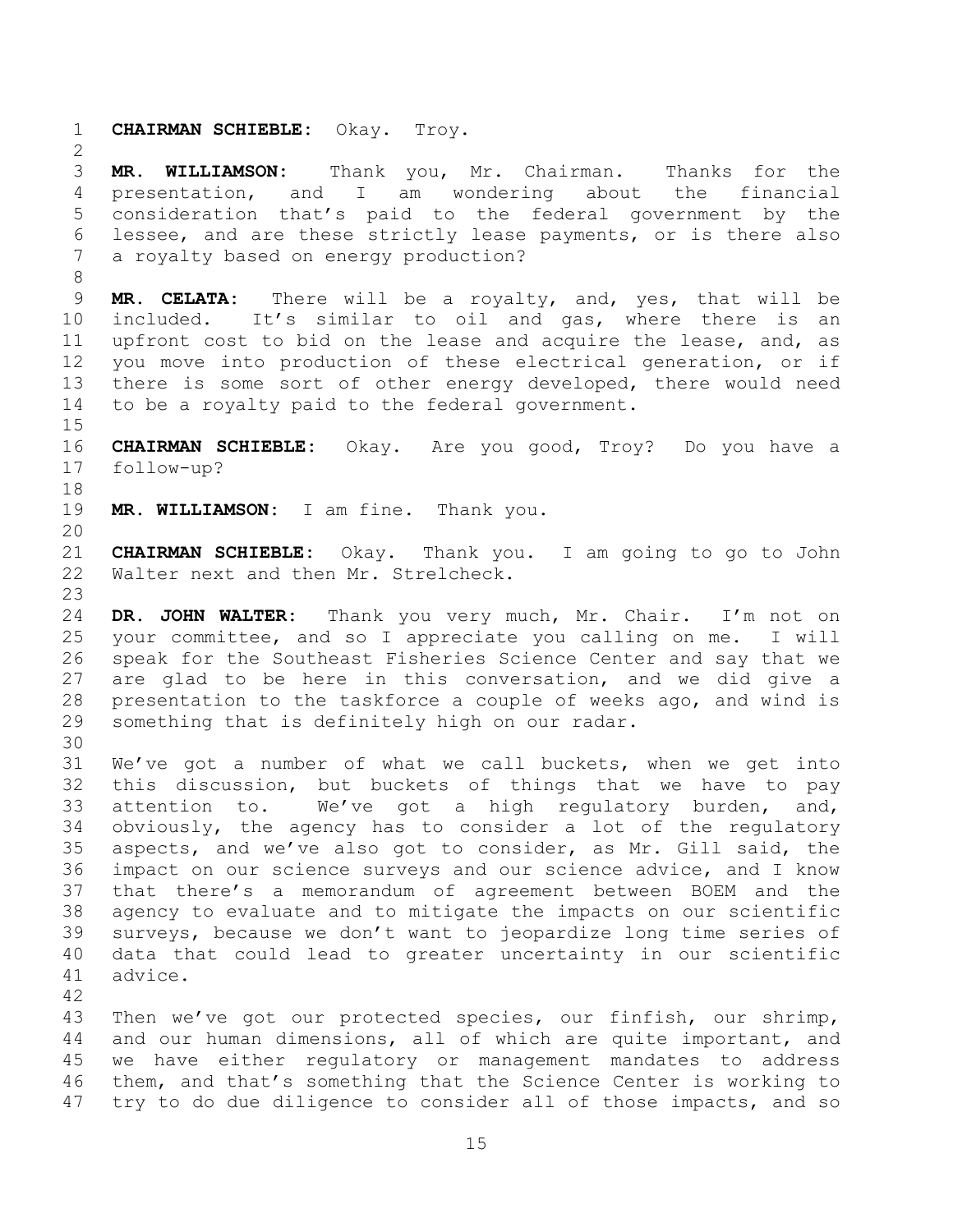we look forward to being able to work together on that. To that end, I think these communications with the council are going to be necessary, and probably will need to be frequent, and perhaps more frequent, to do that. Also, there is an outreach to the Gulf States Commission, and I know the commission is having a meeting where they will be focusing on aspects of wind as well. These, and other, meetings, such as some of our comprehensive planning that has been done for aquaculture, I think are going to be really integral to being able to do the spatial marine planning that is going to find the most optimal solution to wind, as well as all of the other natural and human resource needs in the Gulf, and so thanks for this opportunity, and we look forward to working together. **MR. CELATA:** Thank you. We look forward to continued working together, and I do think that the aquaculture data development is kind of a model that we can build upon, and we're definitely excited to meet in October at the Gulf States Marine Fisheries Commission. **CHAIRMAN SCHIEBLE:** Thank you, John. I think, Andy, you were next. Clay, did you have something to that point? **MR. ANDY STRELCHECK:** Thanks, Mike, for the presentation. I wanted to just kind of convey a few things to the council, more broadly, and one is that I'm pleased that we have such a good working relationship with BOEM and Mike and his team and that we're able to engage and interact with him. The agency, as a whole, has been dealing with this issue of wind energy development for a number of years now, and it started in the Northeast, and, obviously, is expanding to all of our coastlines, and so that's going to benefit us, I think, in terms of some of the lessons learned and in terms of that engagement. Right now, we have, I think, fourteen or sixteen projects in the Northeast regarding wind energy leases, and we have two that are developing in the South Atlantic, and now, obviously, the work that Mike just spoke about here. Directly to Mike and some of the feedback on your presentation, you had in your presentation a slide about kind of the broad planning area and then the request for information, in terms of narrowing down the areas, and I think what's going to be critical and important, as BOEM progresses, obviously, is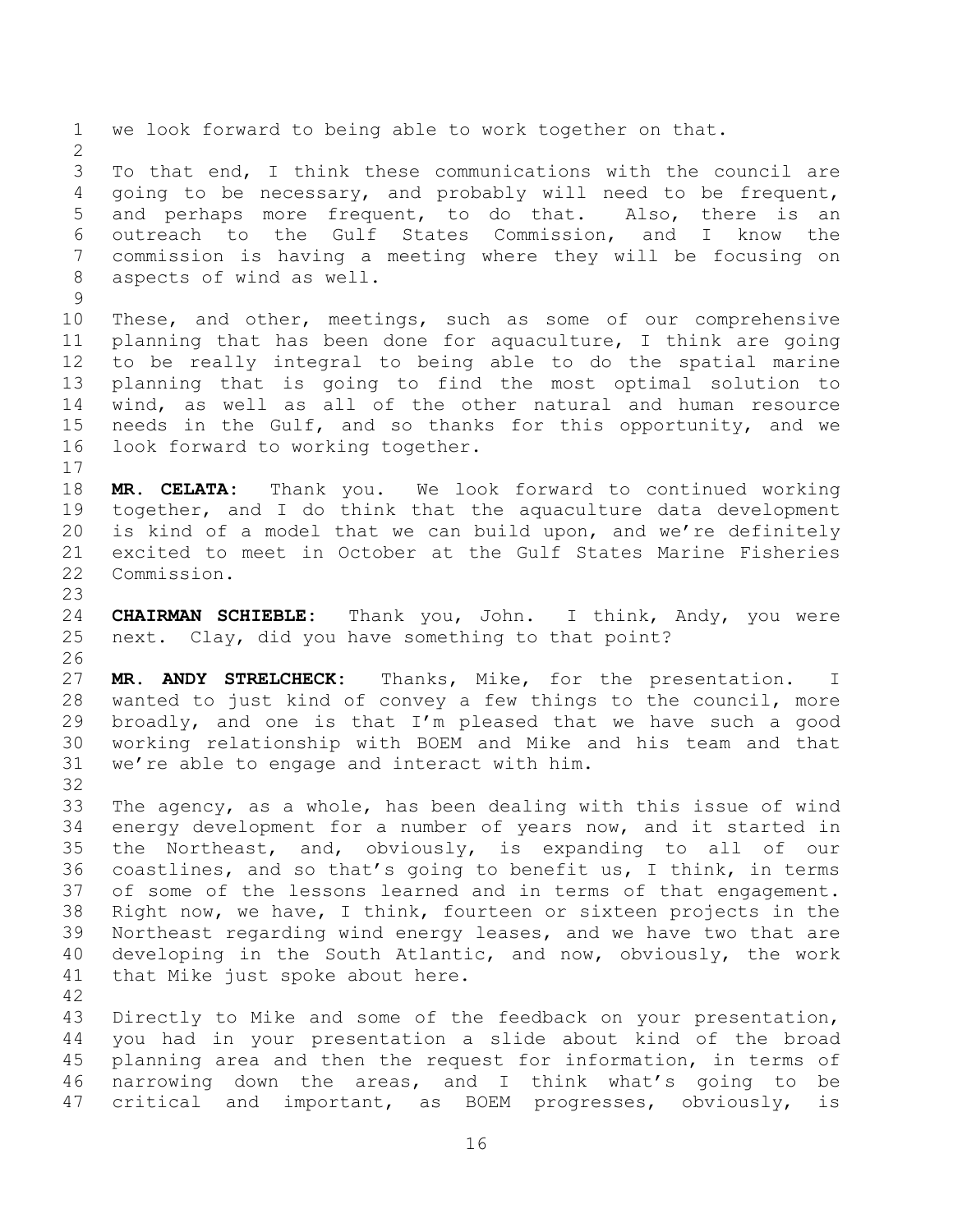engaging with the fishing industry and the agency as you hone-in on those specific lease areas. It's really hard to, obviously, understand the impacts to the fishing industry and protected resources on a broad scale, and we've certainly identified that in our input to you, in terms of the agency, but we'll certainly encourage you and can work with you in terms of kind of where we see opportunities to engage, maybe industry groups that BOEM needs to speak to, and the Science Center and the Regional Office for National Marine Fisheries stands ready to provide the data and information to support that work. Then, ultimately, I think engagement with this council, going forward, is going to be critical and important. We meet five times a year, and a lot of those meetings are in the northern Gulf, and so I think it presents a real opportunity not only for you to talk to the council, but potentially have some meetings with industry members as well as part of that process, and so I see a lot of opportunities, and I look forward to our continued work with one another. **MR. CELATA:** Thanks, Andy, and I don't know if I've spoken to you, and so congratulations on your new position, but, yes, we - - Actually, I think some of the data is proprietary, but clearly, if we can probably share it with NOAA, as another federal agency, and get to specifics with you all a lot faster, while we try to work out how we can make that information 29 available more publicly, and so, I mean, I'm happy to  $-$  Tershara can work with your folks, and we can set up a direct meeting there, if that's helpful. **MR. STRELCHECK:** Yes, absolutely. To the extent that we can provide data to you that's not confidential and work out the ability to transfer data that may be confidential, through confidentiality waivers, we're happy to do that. **MR. CELATA:** Yes, absolutely. Thanks. **CHAIRMAN SCHIEBLE:** All right. Thank you. I'm going to go to Dr. Porch and then Leann Bosarge. 

 **DR. CLAY PORCH:** I also wanted to thank you for this presentation, and it was very helpful to me. I would like to follow-up on several of the comments that have been made so far, and one of them is that we know, from the Northeast experience, and other stakeholders, that these windfarms could potentially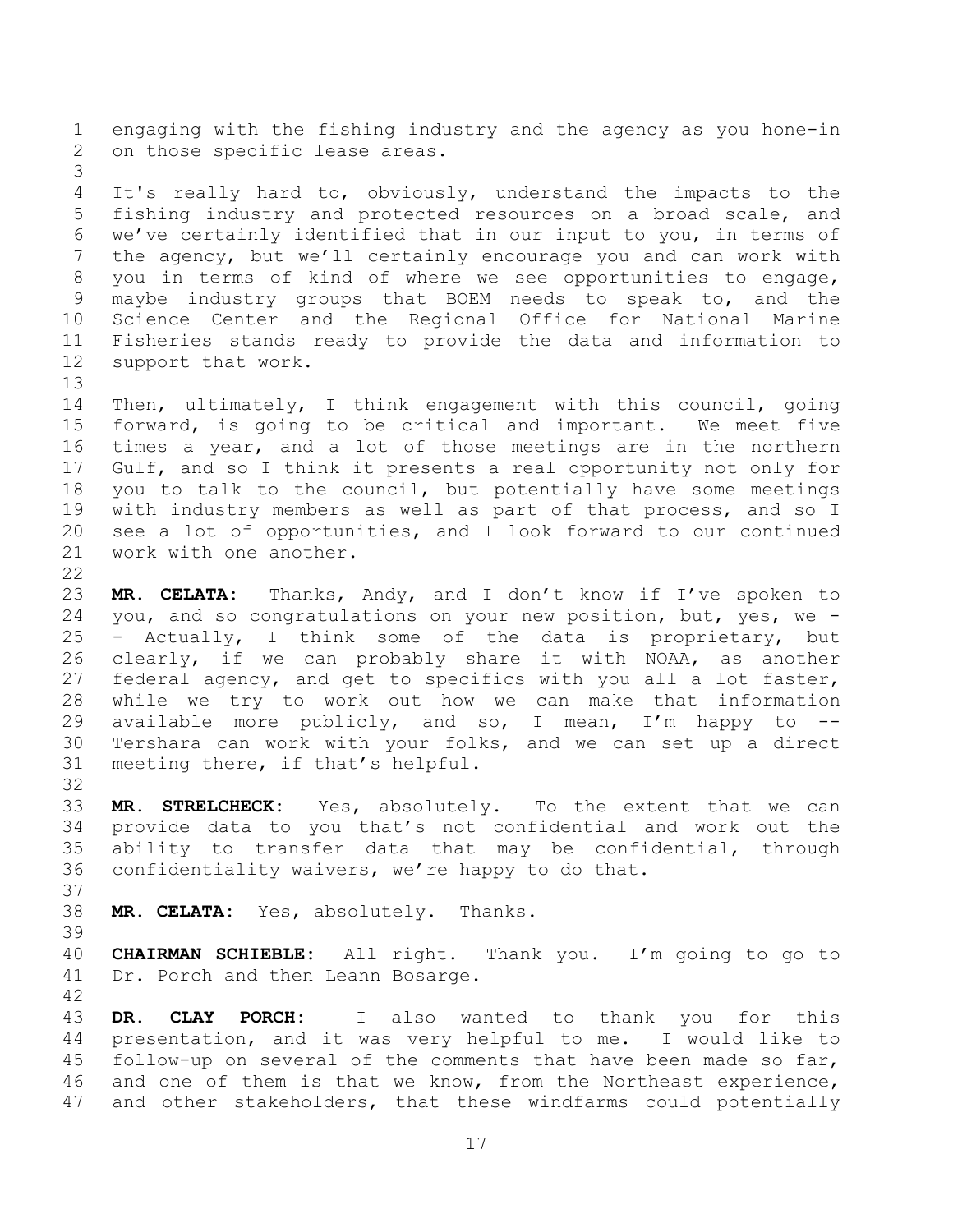have profound influences on fish stocks and marine mammal stocks, for a variety of reasons, either positive or negative. As was mentioned earlier, you have the potential that some of our surveys could be profoundly affected in a way that maybe makes them less useful than they were before, and so acknowledging that the partnership we've had with BOEM in the past, where in fact BOEM has funded some of our marine mammal surveys, I wonder if you're aware of any plans for a pipeline to fund monitoring studies, particularly for protected resources, but also our fish, so that we understand the impact of these turbines on the actual population, and so establishing a baseline and then monitoring any changes in fish and marine mammal populations. **MR. CELATA:** I am not aware of exactly what our current studies are, and I know we've done a lot of studies in the Atlantic, in terms of baseline, and the point is to make sure we all understand what data we currently have, and we've collected a lot of information on the oil and gas side that could be applicable. We are looking at future studies and trying to fund those, and there's an internal process for that, and we probably have, within the agency, only \$30 or \$40 million a year to do that, and so we are looking at that, but I don't have any specific studies that I can think of off the top of my head, but we can get back to you on that. **CHAIRMAN SCHIEBLE:** Okay. Thank you. Next, we'll go to Leann. **MS. LEANN BOSARGE:** Thank you, Mr. Chairman. I wanted to thank BOEM and Mr. Celata for coming to present to the council today, and I have to -- I would be remiss not to mention Ms. Tashara, who I think is listening in as well, and she has reached out to the shrimp industry, and we really appreciate that. We appreciate you thinking of us and actually contacting us, and it's usually the other way around, when we deal with things like this, and we're contacting you all, and so we appreciate you putting us at the top of the list and being cognizant of the fact that this will most definitely have negative impacts for the shrimp fishery. 

 Having said that though, I want to answer a few specific questions posed today, and so I think one of the things, which Andy touched on, is to try and continue to update this council, stay before this council, as you progress down this road, and I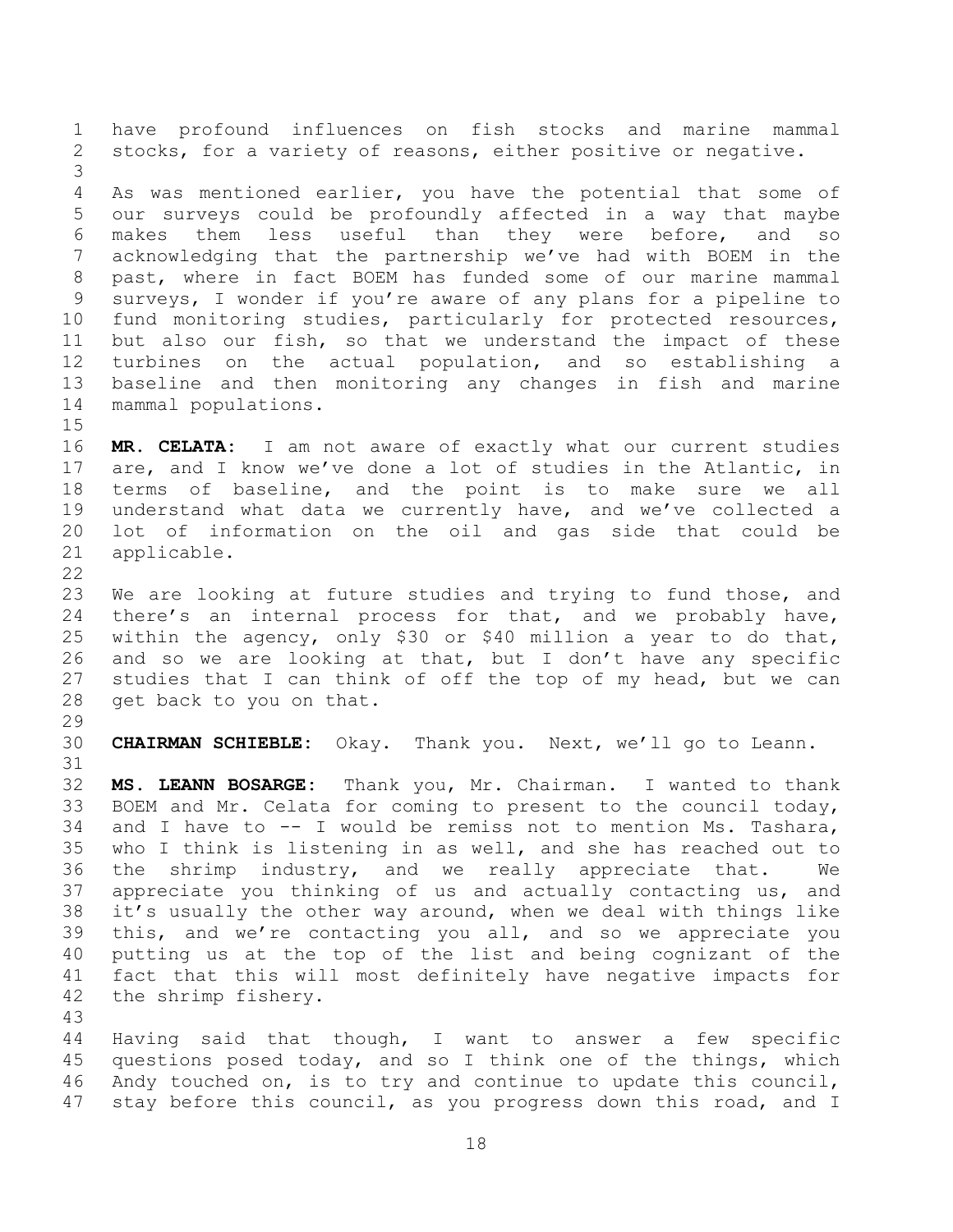know it's a long path, but if you can come to us, hopefully before your next comment period on something that is coming out, so that we have time to take it in and meet with the relative APs and get you good feedback. The other thing I would suggest is to actually present to the Shrimp AP. We have a very broad group of fishermen, covering the entire Gulf of Mexico, and some of which actually operate in the South Atlantic, on that AP, and they're seasoned veterans in the industry, and I think that you would get a lot of excellent feedback from them, and so that meeting, I think, is coming up maybe next month, tentatively, and so maybe you can get with staff and pencil that in. I submitted some comments, actually formal comments, to BOEM, and so I know you have these, but I would like to take just a second to touch on a few of them that I think would be helpful for the group to hear. First, I like some of that data that you had in your presentation, and I appreciate you reaching out and getting that data. I heard you say the Southern Shrimp Alliance presented you with some of the trawl data that they had, probably from presentations given to the Gulf Council, but you mentioned it was maybe 2015 to 2018, or 2014 to 2018, and we actually have a dataset that goes from 2004, I think it is, through current, whatever the most current data we have, which may be 2019. I would encourage you to reach out to NMFS and/or to council staff, and I'm not sure which group would give you that, access to that, but I think that will -- Combined with your SEAMAP data, it should truly give you a good picture of where the industry is operating, because SEAMAP is random sample locations, which, compared to the number of samples, or trawls, that the actual industry does, it's somewhat minor, compared to the actual fleet, and so you need some fleet data to go with that SEAMAP. I think one of the biggest things that we can do differently in 40 the Gulf, when we approach wind energy, than has been done in other areas, like on the east coast, is that we have a well- established oil and gas industry that has been here for decades in the Gulf of Mexico. Because of that, we have learning experiences, and a learning curve, that we're much further along, as far as how that impacts stakeholders and what to do to mitigate that.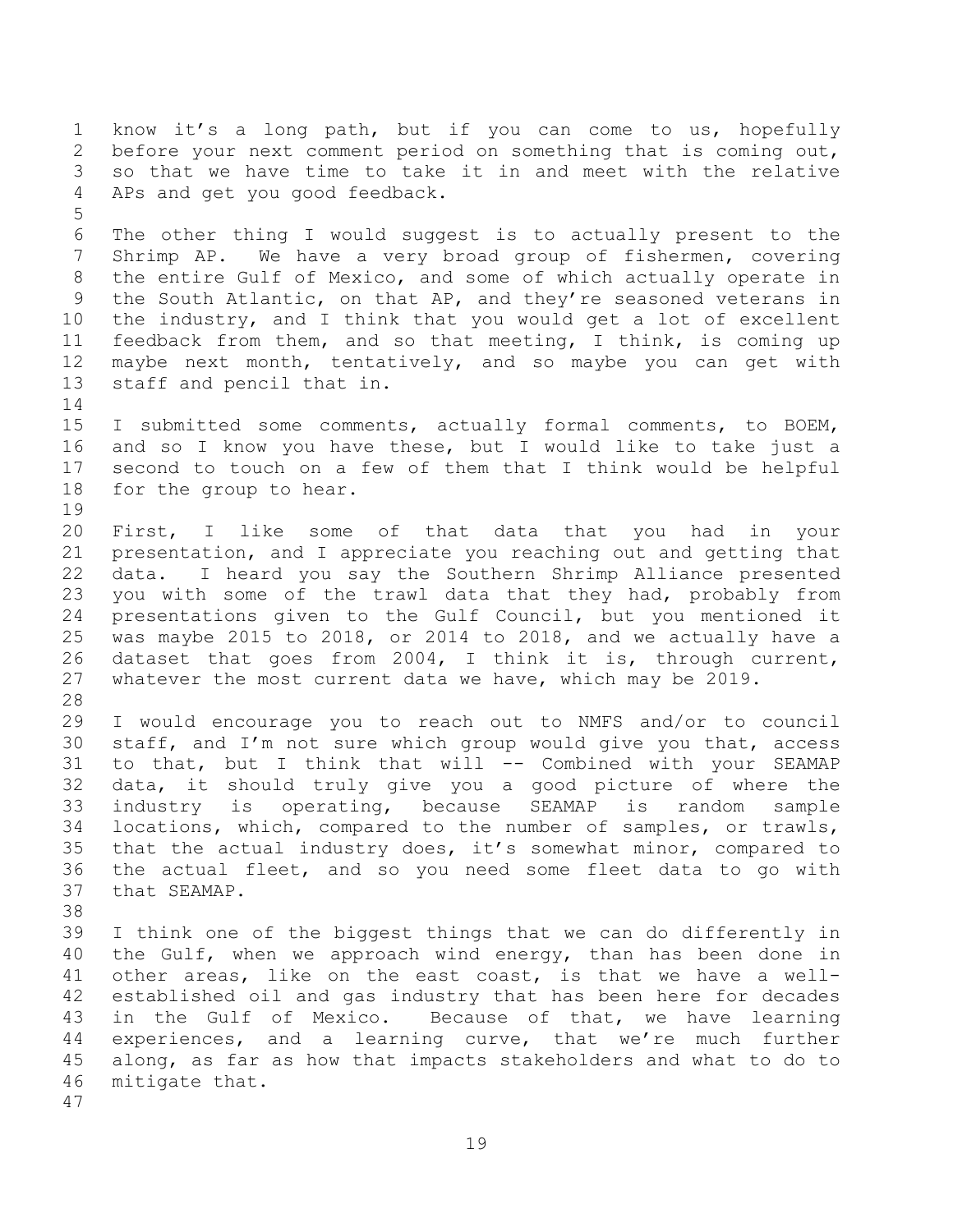We need to leverage that experience and make sure that we apply it to renewables, in this case wind, and most of that can be done through NTLs. You have NTLs, which is a notice to lessees, and so, essentially, that's regulations for anybody operating out there offshore in the oil and gas industry. However, those only apply to oil and gas, as I read them, and so we need to reissue those NTLs, those regulations, to apply to renewable energy as well, and some of those that are specific, as far as protecting and mitigating impacts to the bottom trawling fleet, are the requirement that those cable lines, pipelines, that all of those are buried below the mudline. 14 It would be my opinion that anything sixty fathoms or less, depth of water, because that's where penaeid shrimping typically occurs, and so 360 feet or less, ought to be buried under the mudline. Any kind of transmission line, cable, pipeline, anything like that, that we're to trawl over -- I don't even want to know what happens when metal doors and cables interact in a marine water environment with an electrical line on the seafloor on a steel-hulled boat, and so that's a scary proposition for me. Then another one would be your idle iron NTL, where, essentially, you lay out, for the energy industry, when a structure is officially considered no longer producing and then what has to happen to that structure. You can't just leave it there forever rusting away. That bottom was utilized by other users of the Gulf before oil and gas went in, and somebody was given, essentially, private access to it, which would be the oil and gas industry, or renewable energy, but, when they're done with it, it's time to give that public resource back. We need to make sure that that process is in place and spelled 35 out, as to how they have to clean up any mess that may be there, and they need to put that piece of bottom back in the condition it was when they started their project there, clean it up. Then, finally, I think that, from what I have seen, most of this wind energy -- Most of the projects that are proposed are not profitable. They don't turn a profit, and they go into negative. Now, that could change in the future, but, right now, that's what I have seen. Having said that, I think it is extremely important that financial assurance be in place before you go out there and start installing any of the structure, and that's required in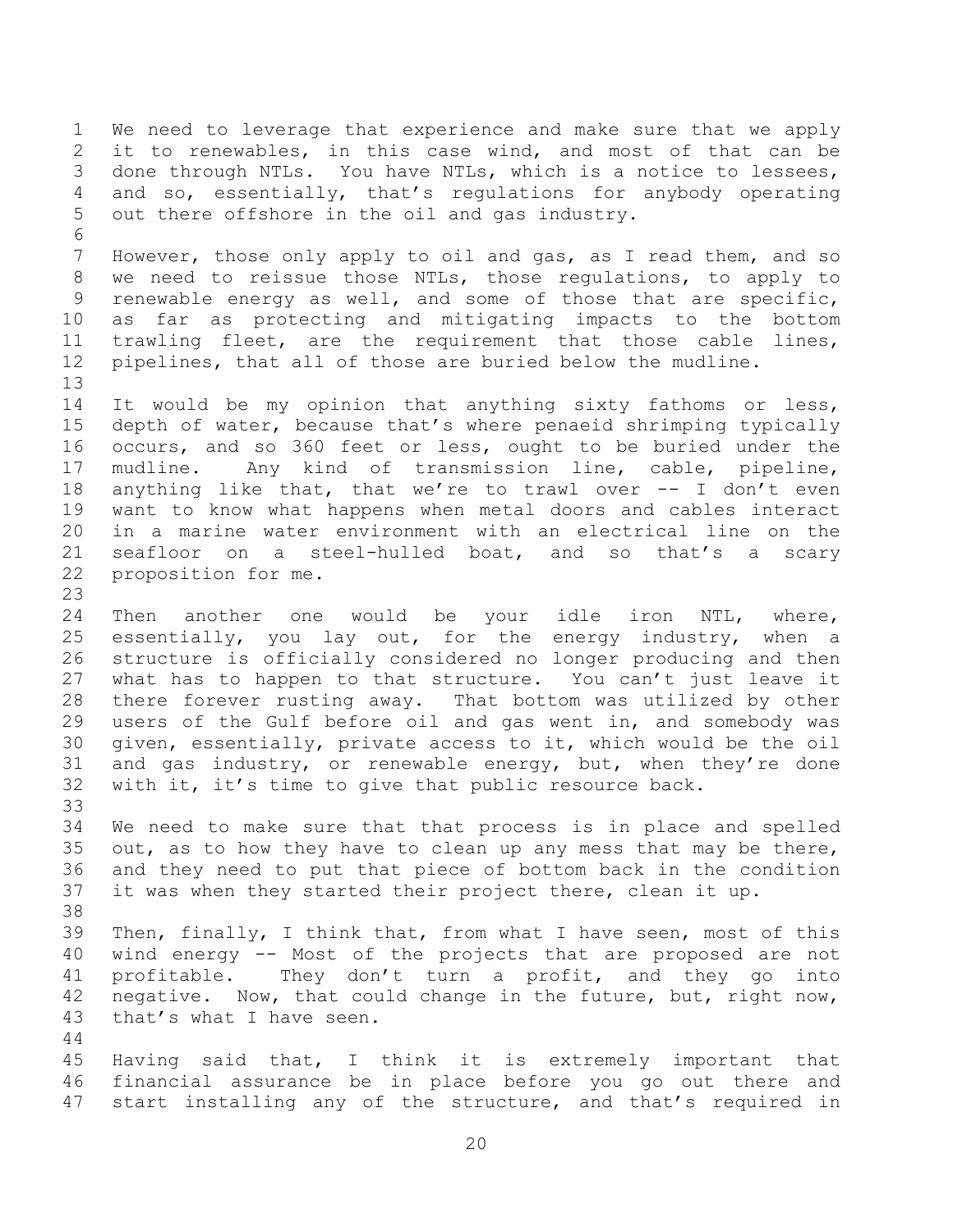the oil and gas industry, and they have to put bonds, and/or other financial assets, to show that they have the money on-hand to remove that structure and clean up any mess on the seafloor when they're done there. For a project that's certainly not intended, at this point, to be profitable, that's even more important, and so that NTL needs to be put in place, and then the last NTL that I think is going to be important, that has been extremely important in oil and gas, is this whole chain of title and the liability that flows with that. In the world on land, you know, you buy a house, and it's now yours, and the liability from the guy that owned it before is, by and large, gone. It's not that way in the oil and gas world. Whoever put that structure in place, and say it's a Chevron, and, well, they eventually sell it to somebody else, and say it's an Apache, or some other oil company, and it flows on down the line. Well, it gets to that last guy, that is getting that last bit of energy out of that hole, or that windmill, or whatever it may be, and it's time to remove it, and they go bankrupt, and so 24 they don't have the money to remove it, and something happened with the financial assurance. Well, the way it's set up is that liability starts flowing uphill, and it goes back in the chain of title, and you never actually release your liability for cleaning up the mess at the end, and so I think that NTL needs to be put in place as well. I think that's about it, and I had a list here, and so I told you to get the full set of shrimp data, reach out to industry, which you've already done, and to the Gulf Council continuously, to the Shrimp AP, and then I hope that you will consider putting a fund in place for damaged gear, much like the one that you have in the oil industry for shrimpers, where, when we trawl over things that aren't supposed to be there, or are supposed to be buried and aren't, we can be compensated for the gear that we've lost, because we certainly don't have the profit margins that the energy industry has, and so it means a lot to us when we damage one of the most important pieces of equipment in our operation, and so thank you again for being here. I have tried to get that in quickly, because I know we're short on time. **MR. CELATA:** I just want to thank you for those comments. I think that you're absolutely right that we have lessons learned from the oil and gas industry that we can apply moving forward,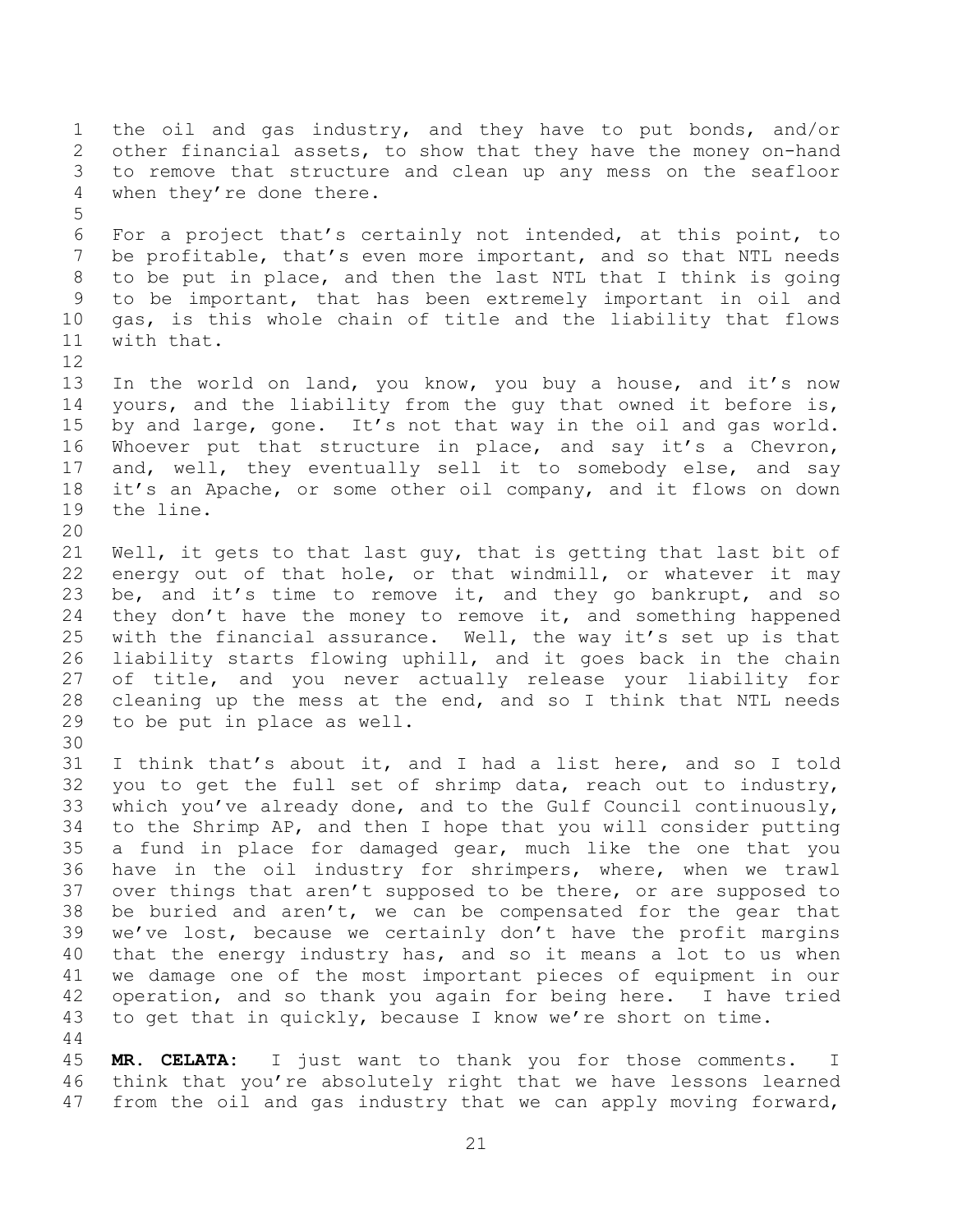<span id="page-21-0"></span> and then, in the Gulf, I think you have a very seasoned staff, and I have my staff that understands those things. We also -- If it's not an NTL, I mean, we have options to actually put those in the lease document, and that's something we're looking at as well, but we will definitely take all those notes down, and, if you want to send your list to Tershara, that would be fine. I know there's already been comments provided, but we're happy to remind us of the things that we need to consider moving forward, and so thanks. **CHAIRMAN SCHIEBLE:** Okay. Thank you, Mr. Celata. We appreciate you taking the time to be with us here today and answering all 14 these questions and a great presentation for us, and it was very informative. In the interest of time and staying on schedule, that will be the end of our questions from the council today. We're going to move on to our next agenda item, and thank you again for your time today. **MR. CELATA:** Thank you. **CHAIRMAN SCHIEBLE:** Next on our agenda, we have the Draft of the Generic Essential Fish Habitat Amendment, which is Tab P, Number 5, and the SSC recommendations are under Tab B-5(e). Dr. Hollensead, would you please take it away? **DRAFT: GENERIC ESSENTIAL FISH HABITAT AMENDMENT DR. HOLLENSEAD:** Thank you, Mr. Chair. To quote Ryan Rindone, I'm going to hot-potato it to Dr. Nance, as the SSC Chair, to provide his recommendations. **DR. JIM NANCE:** The hot potato, huh? Mr. Chairman, thank you for that. Let's go ahead and bring up Slide Number 31. This is a recap, because I know you've seen the document, but the council is considering three approaches to update essential fish habitat for its managed species. The first would retain the current methodology of qualitatively joining spatial layers by five ecoregions, twelve habitat types, and three depth zones with species habitat attributes tables informed by comprehensive literature review. However, this approach results in very broad descriptions of essential fish habitat. An alternative that's in the draft would retain this methodology, but would update the benthic habitat sources and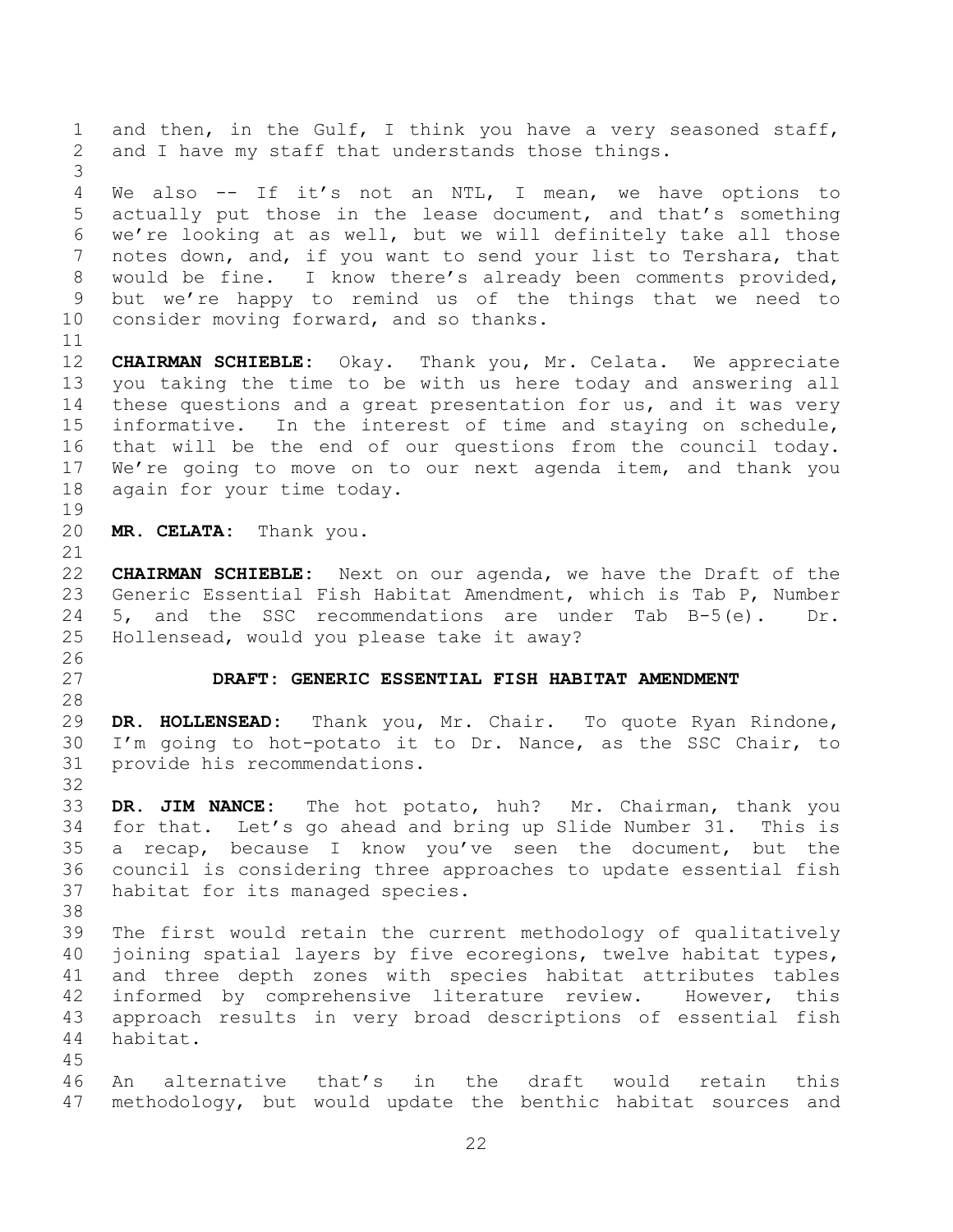life history tables based on information available through 2020. The second method that's proposed using a non-parametric kernel density estimation approach that would only consider species presence to inform descriptions of essential fish habitat. This model is simple to construct and results in a more refined description of essential fish habitat. The third approach, method, would use boosted regression tree modeling to identify and describe essential fish habitat. This complex quantitative approach would better measure the linkages between species observations and habitat function. However, this method is complicated, time consuming to perform, and at times can generate results that are difficult to interpret. We discussed the document, and it was very well presented to us, and our recommendations are the SSC encourages the use of more computational methods for identifying and describing essential fish habitat. However, the SSC agreed that extensive consideration needs to be taken to ensure habitat and species presence data inputs are spatially comprehensive and as complete as possible. The SSC suggested that a representative from the NOAA Habitat Division provide a presentation outlining the essential fish habitat consultation process at a future meeting. The SSC recommended that a hierarchical approach, based on available data by species and life history stage, be used to inform action and alternative selections. With that, Mr. Chair, that's the end of the presentation. **CHAIRMAN SCHIEBLE:** Thank you, Dr. Nance. I appreciate that. Dr. Hollensead. **DR. HOLLENSEAD:** If there were no questions for Dr. Nance, if you were amenable, I might propose perhaps a little way forward here in the upcoming months, if there are no questions about this presentation. **CHAIRMAN SCHIEBLE:** I don't see any questions here. **DR. NANCE:** Thank you very much. I appreciate that, and I just wanted to just add too that I appreciate being here with you, and I have enjoyed being here. **CHAIRMAN SCHIEBLE:** Thank you, Dr. Nance. You've done a great job representing what the SSC has recommended for us.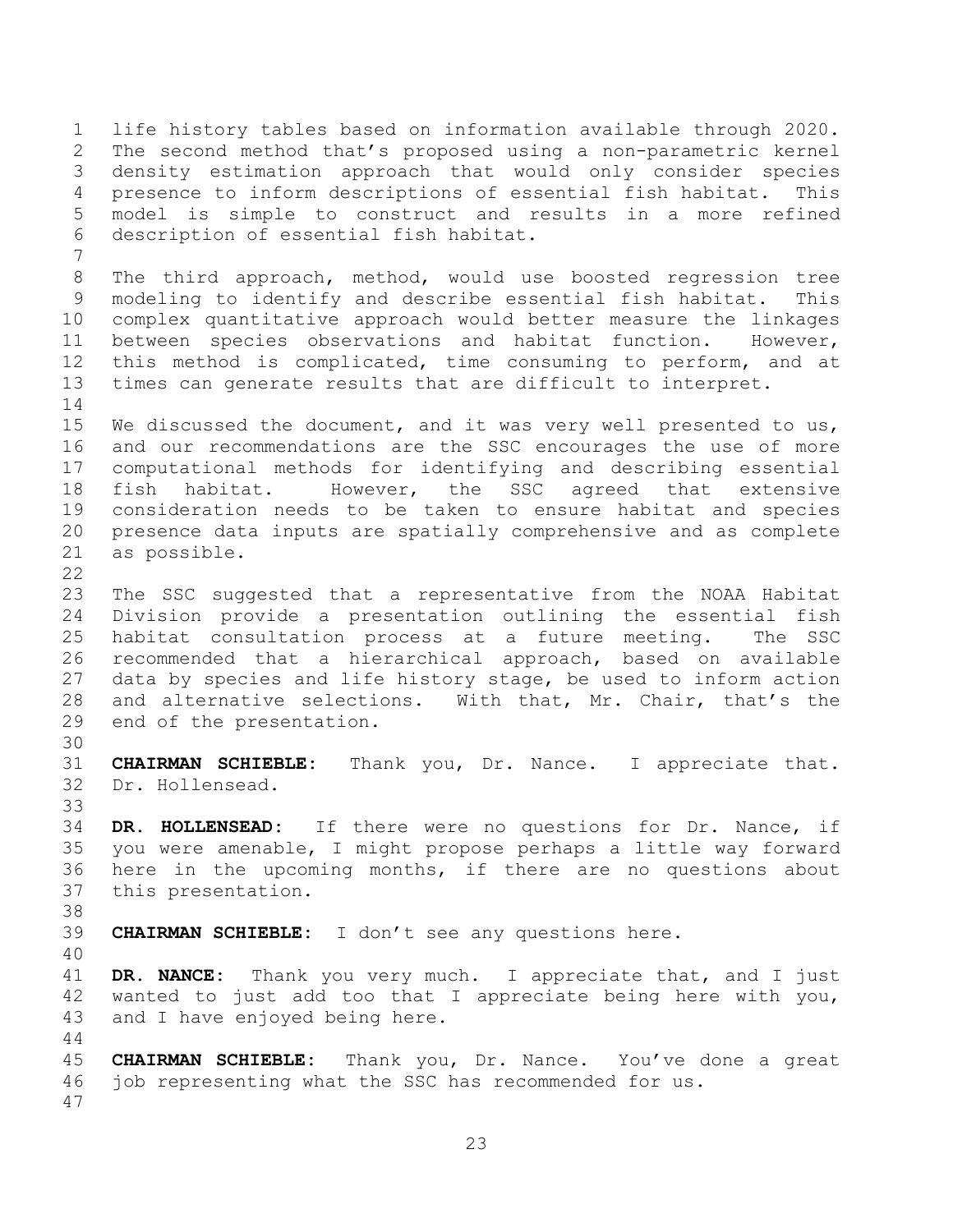**DR. HOLLENSEAD:** Thank you, Mr. Chair. What staff and I had sort of talked about, after getting the feedback from the SSC, and we agreed, and there was sort of a broad recommendation that the data sources that were going to be used for the various methodologies -- That there should be some very good rationale provided for those, and we should double-check to make sure they were the most contemporary possible.

 When I pulled some background information for the SSC, I gave them the data sources and things that we had used from the 2016 five-year review, and I'm sure the rationale for selecting those is appropriate. However, I wasn't here, and so it might be good for me to actually start from the ground up and begin pulling together some of those data sources.

 We're talking about perhaps engaging some of the SSC members as well, to get their feedback on where may look at some of the data sources that we could use to construct the habitat maps, and so I think that portion -- If staff would take the time to do that, and, while that's being done, I have high hopes that perhaps the IPT could get together and the actual drafting of the document, some of the other things that we would have to take into account, fishing effects and non-fishing effects and those sorts of things, with those actions and alternatives, could also be developed while we're working on sort of the technical aspects on that.

 I think we were thinking that perhaps, if we could have some time to work on that, because that's going to take some considerable work to do, that perhaps not bringing a revised update in October, but rather January, to give us some time to really sort of pull this together, so that you have a more complete picture. 

 In an ideal world, I would hope to have an appendix that would really outline some of that rationale for those data sources and provide some pros and cons for those, so that, as we go through interpreting the discussion of the document, as well as for the committee's consideration, they could be informed of the selection for those alternatives for the various FMPs.

 **CHAIRMAN SCHIEBLE:** Okay. Thank you, Dr. Hollensead. I don't see any issue with having this back in the January meeting, and we can discuss that next, as far as the agenda and schedule goes. I think something that would be helpful, maybe for the council perspective, is some real-world examples of the difference between like the boosted regression tree analysis